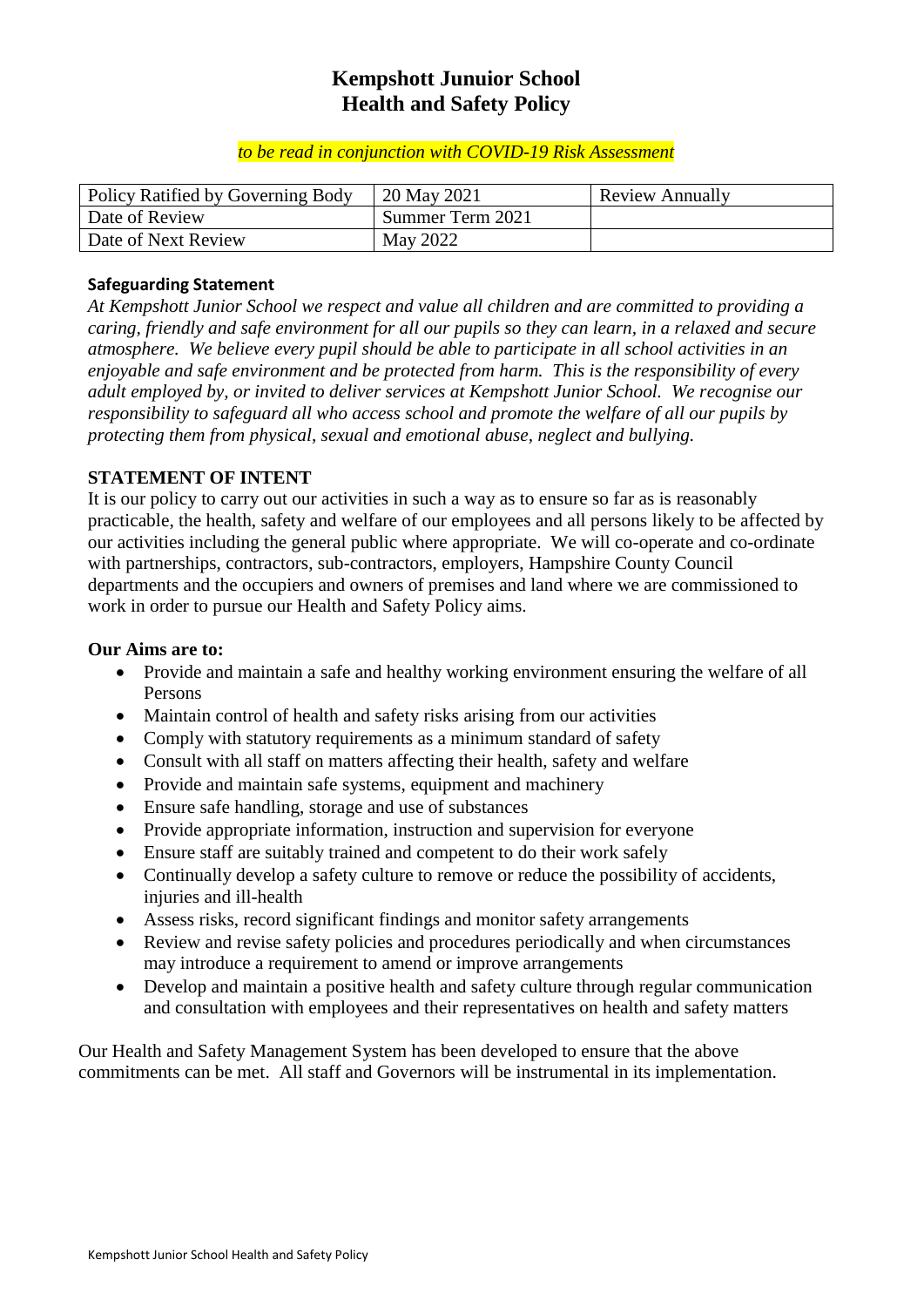## **ORGANISATION**

#### **Employer Responsibility**

The overall responsibility for health and safety at Kempshott Junior School is held by Hampshire County Council who will:

- Ensure that health and safety has a high profile.
- Ensure adequate resources for health and safety are made available.
- Consult and advise staff regarding health and safety requirements & arrangements.
- Periodically monitor and review local health and safety arrangements.

#### **Responsible Manager**

The responsible manager for the premises is the Head Teacher who will act to:

- Develop a safety culture throughout the school and premises.
- Consult staff and provide information, training and instruction so that staff are able to perform their various tasks safely and effectively.
- Assess and control risk on the premises as part of everyday management.
- Ensure a safe and healthy environment and provide suitable welfare facilities.
- Make operational decisions regarding health and safety.
- Ensure periodic safety tours and inspections are carried out.
- Ensure significant hazards are assessed and risks are managed to prevent harm.
- Ensure staff are aware of their health and safety responsibilities.
- Periodically update governing bodies/partnerships as appropriate.
- Produce, monitor and regularly review all local safety policies and procedures.

#### **All Staff (including volunteers)**

All staff have a statutory obligation to co-operate with the requirements of this policy and to take care of their own health and safety and that of others affected by their activities by:

- Supporting the school health and safety arrangements.
- Ensuring their own work area remains safe at all times.
- Not interfering with health and safety arrangements or misusing equipment.
- Complying with all safety procedures, whether written or verbally advised, for their own protection and the protection of those who may be affected by their actions.
- Reporting safety concerns to their staff representative or other appropriate person.
- Reporting any incident that has led, or could have led to damage or injury.
- Assisting in investigations due to accidents, dangerous occurrences or near-misses.
- Not acting or omitting to act in any way that may cause harm or ill-health to others.

#### **Site Manager**

The Site Manager is responsible for undertaking a wide range of typical health and safety related duties on behalf of, and under the direction of the responsible manager. He is to work within the parameters of any provided training and in accordance with risk assessments and the on-site safe working practices. He is to work within their level of competence and seek appropriate guidance and direction from the Head Teacher and/or the Children's Services Health & Safety Team as required.

## **On-Site Health & Safety Officer - Site Manager, Mr Kiddle**

The on-site Health & Safety Officer to the school will manage, advise and co-ordinate local safety matters on behalf of, and under the direction of the Head Teacher. He is to work within their level of competence and seek appropriate guidance and direction from the Head Teacher and/or the Children's Services Health & Safety Team as required.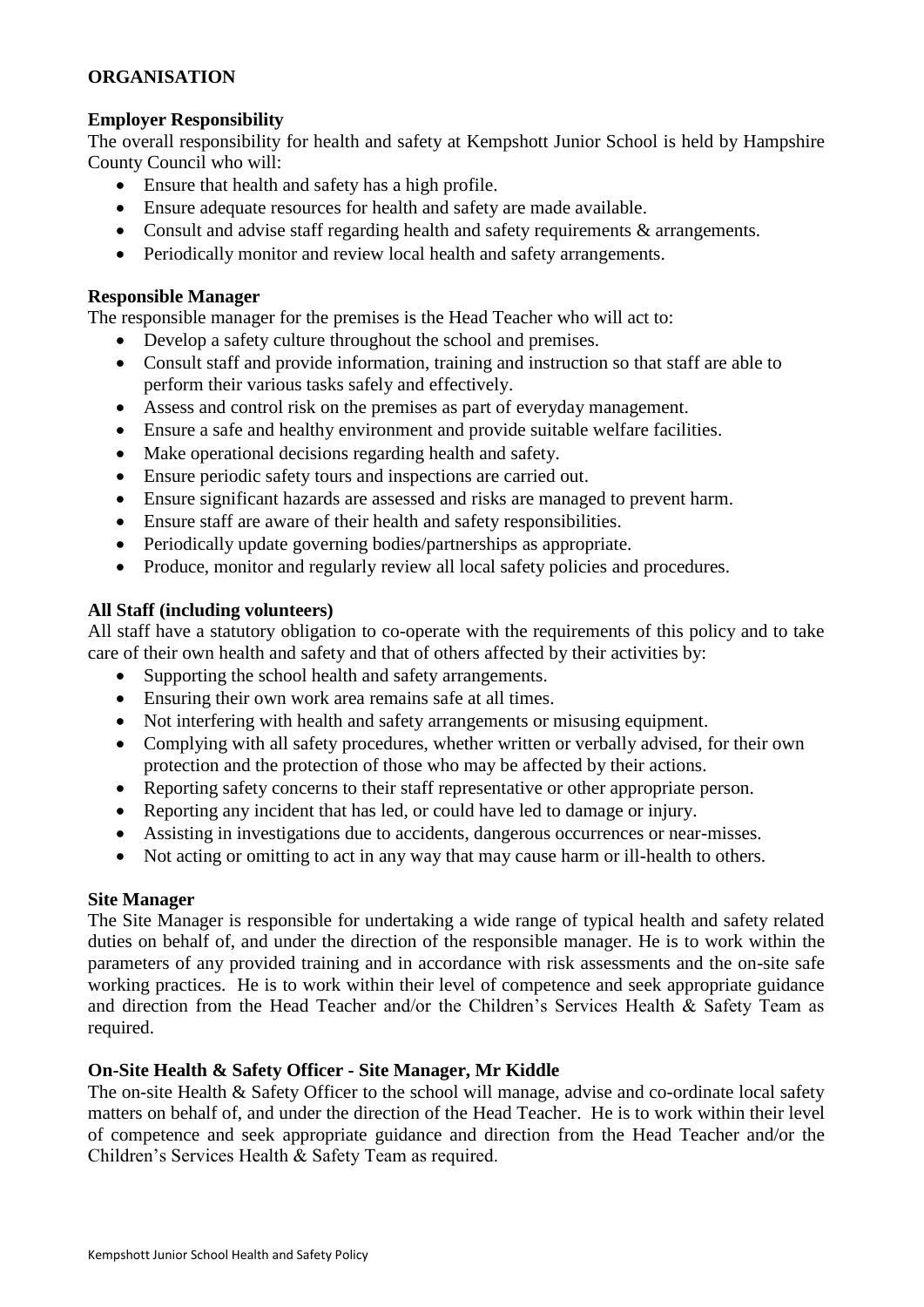#### **All Teachers & Supervisors Including Breakfast and Afterschool Club Leaders**

The responsibility of applying local safety procedures on a day-to-day basis rests with the SLT Teachers, Club Leaders and Supervisors. Where any new process or operation i.e. Afterschool Clubs and activities are introduced in the area of their responsibility, they are to liaise appropriately so that the associated risks are assessed and any precautions deemed necessary are implemented. They are to ensure that all new members of staff under their control are instructed in their own individual responsibilities with regards to health and safety, and they will appropriately monitor those new staff. They are to make periodic inspections of their areas of responsibility, taking prompt remedial action where necessary to control risk.

#### **Full Governing Body/Health and Safety Committee**

The purpose of the FGB and/or Health and Safety Committee is to assist in the assessment of safety related matters and provide appropriate support to the Head Teacher. They are to periodically meet to monitor and discuss on-site health and safety performance, and recommend any actions necessary should this performance appear or prove to be unsatisfactory. The FGB will ensure staff are kept informed of all changes in practices and procedures, new guidance, accidents, incidents and risk related matters.

The FGB consists of staff and governors and they meet each half term.

#### **Fire Safety Co-ordinator - Mr Kiddle**

The Fire Safety Co-ordinator who is the competent person for fire safety on the premises and acts on behalf of the responsible manager. He is to attend the Fire Safety Co-ordinator training course and refresh this training every three years. The Fire Safety Co-ordinator is responsible for the local management and completion of day-to-day fire safety related duties and regular upkeep of the Fire Safety Manual.

The Fire Safety Co-ordinator is to work within their level of competence and seek appropriate guidance and direction from the Head Teacher and/or the Children's Services Health & Safety Team as required.

#### **Health & Safety Representative**

The premises health and safety representative (The Site Manager) will represent the staff with regard to their health and safety at work. The Site Manager is expected to promote a positive safety culture throughout the premises and carry out the health and safety duties appropriate to their role in accordance with current guidance and legislative requirements.

#### **Legionella Competent Person – Mr David Kiddle, Site Manager**

The Site Manager is the nominated competent person for Legionella on the premises and acts on behalf of the Head Teacher to provide the necessary competence to enable Legionella to be managed safely. The Site Manager is to annually complete the Legionella courses and all recommended H.C.C. e-learning course/s and all training records are to be retained.

The Legionella competent person will ensure that all periodic and exceptional recording, flushing, cleaning and general Legionella management tasks are correctly completed and recorded in accordance with departmental and corporate requirements. He will advise the Head Teacher of any condition or situation relating to Legionella which may affect the safety of any premises users. He is to work within their level of competence and seek appropriate guidance and direction from the Head Teacher and/or the Children's Services Health & Safety Team as required.

#### **Asbestos Competent Person – Mr David Kiddle, Site Manager**

The Site Manager is the nominated competent person for Asbestos on the premises and acts on behalf of the Head Teacher to provide the necessary competence to enable asbestos to be managed safely. He is to annually complete the asbestos e-learning course and all training records are to be retained.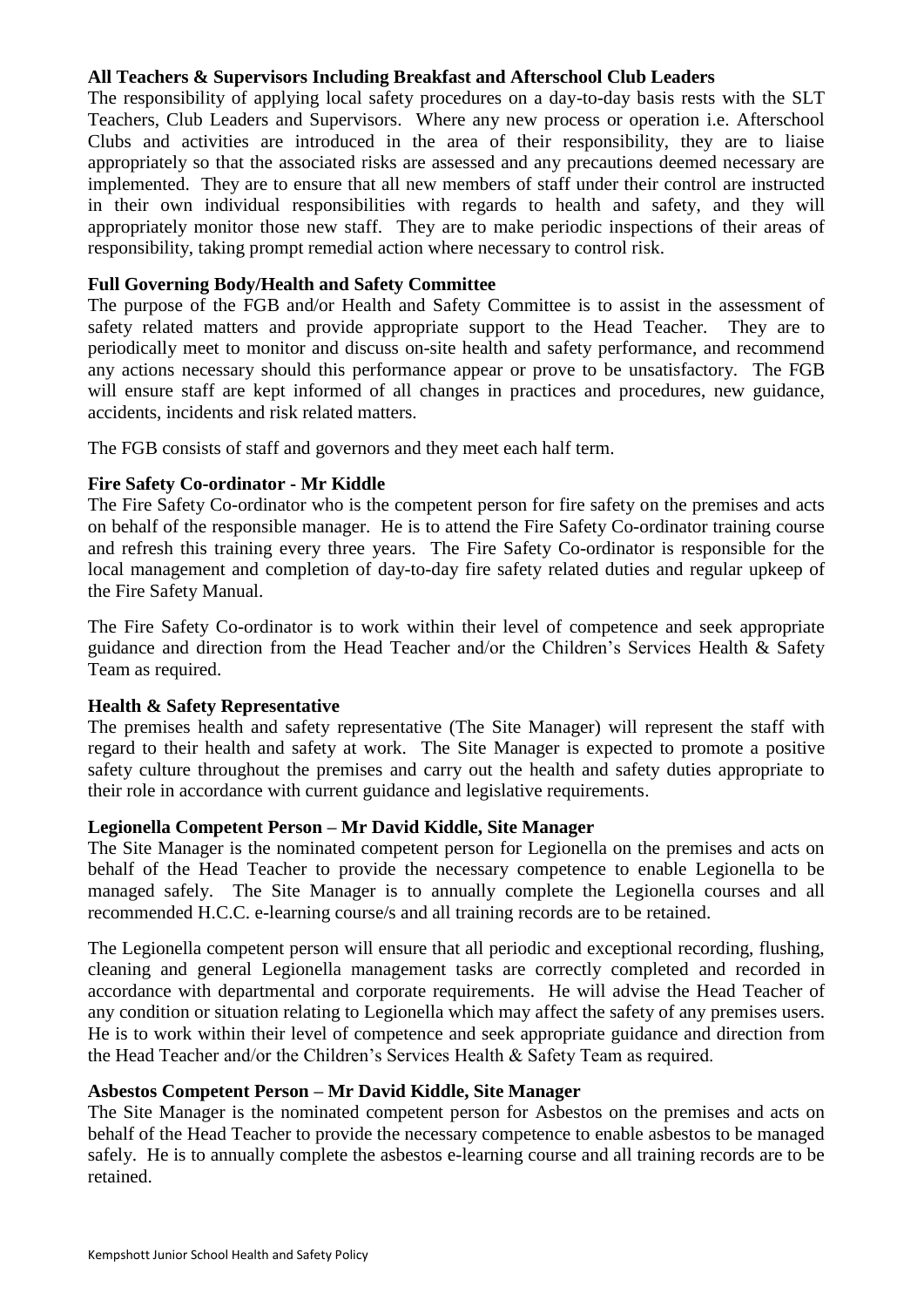The asbestos competent person will ensure that all staff have a reasonable awareness of asbestos management and dangers. He is to ensure that the appropriate staff are competent in the use of the asbestos register and that asbestos is managed in accordance with departmental and corporate requirements. He will advise the Head Teacher of any condition or situation relating to asbestos which may affect the safety of any premises users. He is to work within their level of competence and seek appropriate guidance and direction from the Head Teacher and/or the Children's Services Health & Safety Team as required.

#### **Accident Investigator - Mrs Craig, Head Teacher**

The on-site trained Accident Investigator is the Head Teacher (in her absence the SBM and Site Manager) will lead on all accident investigations in accordance with departmental and corporate procedures.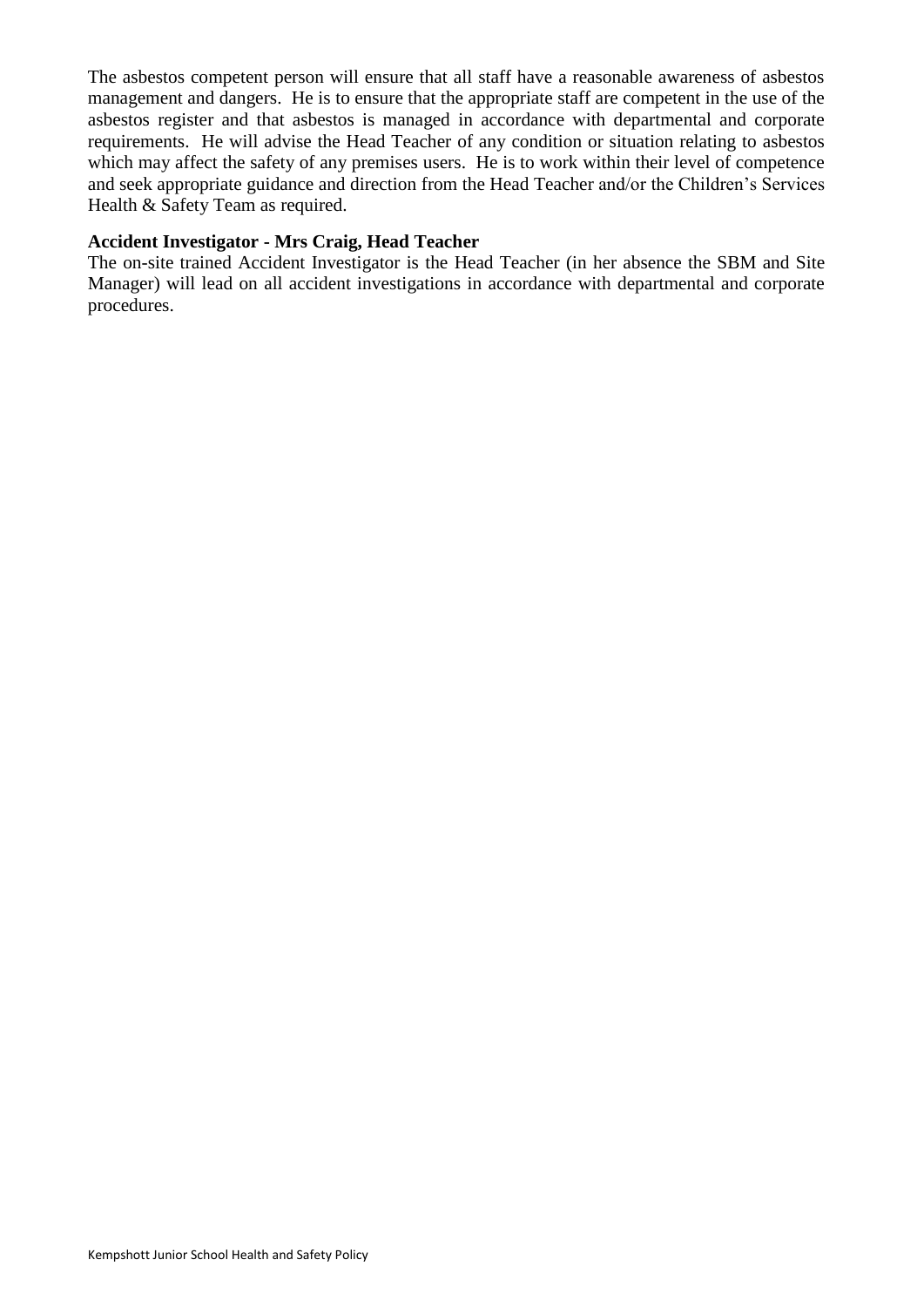#### **ARRANGEMENTS**

The following arrangements for Health and Safety have been developed in accordance with the Management of Health and Safety at Work Regulations 1999. (The **Regulations** were introduced to reinforce the **Health and Safety at Work** Act 1974)

These arrangements set out all the health and safety provisions for Kempshott Junior School and are to be used alongside other current school procedures & policies.

In carrying out their normal functions, it is the duty of all managers and staff to act and do everything possible to prevent injury and ill-health to others. This will be achieved in so far as is reasonably practicable, by the implementation of these arrangements and procedures.

#### **Accident/Incident Reporting & Investigation** *N.B. Procedure change wef 1/4/16* **<http://intranet.hants.go.uk/healthandsafety.htm>**

The on-site management, reporting and investigation of accidents, incidents and near misses is carried out in accordance with departmental and corporate policy requirements.

Minor accidents to pupils are to be recorded in the minor accident log book located in the Medical Room.

All accidents/incidents *excluding minor child accidents recorded in the local accident book, kept in the Medical Room*, including 'near misses', dangerous occurrences, and violent incidents are to be reported using the new web form.

All accidents will require a very simple local investigation, once the accident report has been submitted.

Schools no longer are required to report accidents through to HSE – Health & Safety Executive, under the Reporting Injuries, Diseases and Dangerous Occurrences Regulations – RIDDOR. Children's Services will complete these and submit on the School's behalf. They will complete an F2508 and send to the HSE and a copy of this form will be emailed to the school.

All significant accidents, incidents and near-misses are to be immediately reported to the Head Teacher. The trained accident investigator is to always conduct a documented investigation into more serious incidents. The purpose and intended outcome of the investigation is to identify the immediate and underlying causes of the accident so as to be able to implement appropriate measures to prevent reoccurrence.

All accident/incident reports will be monitored by the Head Teacher & Governors, termly, for trend analysis in order that repetitive causal factors may be identified to prevent reoccurrences.

Premises hirers and community/extended service/third party users must report all incidents related to unsafe premises or equipment to the unit/centre/school/premises staff, who will appropriately report and investigate each incident. Incidents related to the user's own organised activities are to be reported by them in line with their own reporting procedures.

#### **Administration of Medicines**

Arrangements regarding medicines are set out in the **Administration of Medicines Policy**.

#### **Supporting pupils with Medical Conditions**

The Governing Body must ensure that arrangements are in place to support pupils with medical conditions. The focus must be on the needs of each individual child and their respective needs, so it is imperative that the School, the local authority, health professionals and other support services should work together to ensure that children with medical conditions receive a full education – ref **'Supporting Pupils with Medical Conditions'** DfE document, statutory guidance for Governing Bodies, September 2014.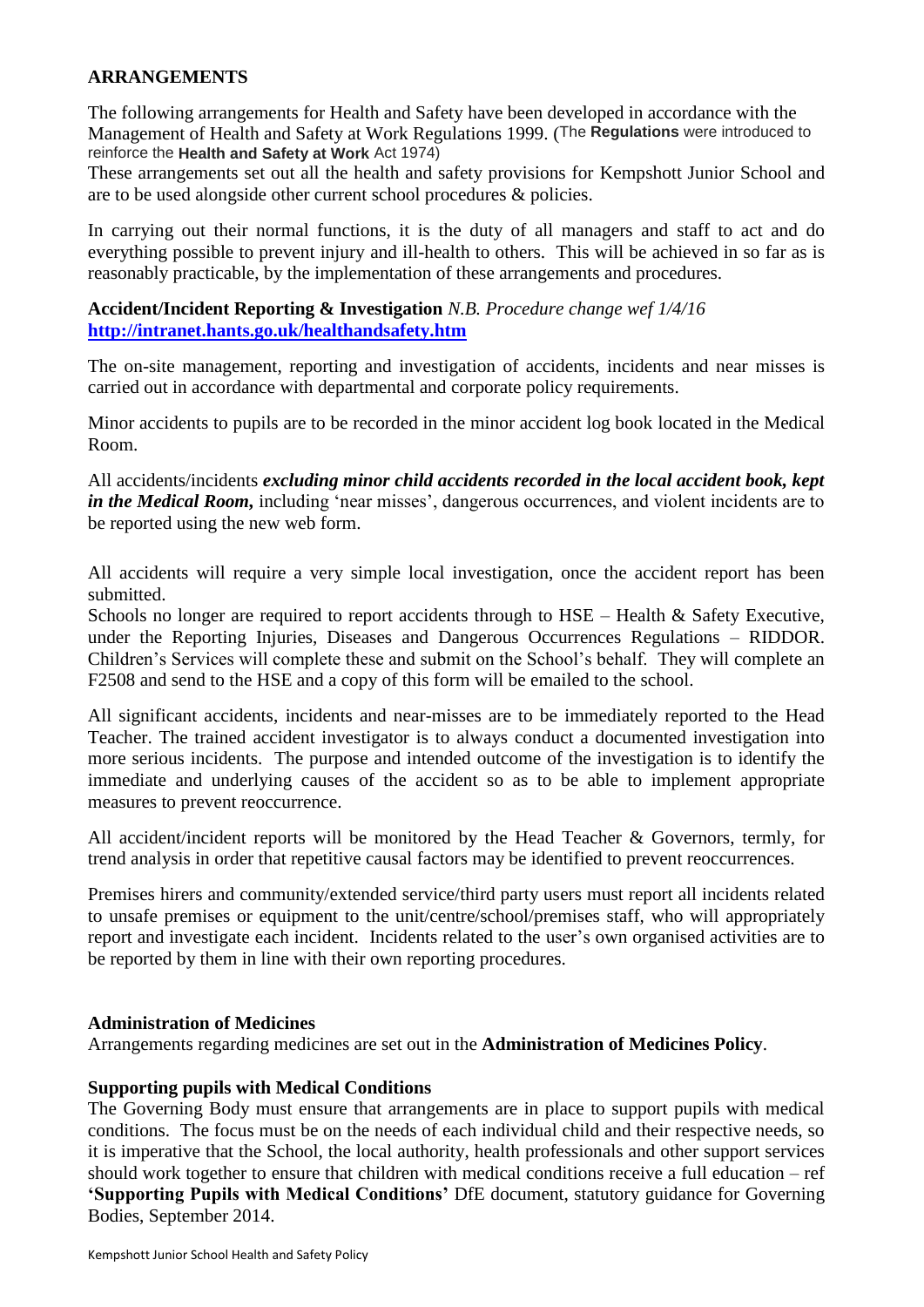Individual Health Care Plans (IHCP) will be drawn up in partnership with appropriate Healthcare Professional.

#### **Asbestos Management**

Asbestos management on site is controlled by the asbestos competent person – Site Manager, Mr David Kiddle. The Asbestos Register as issued by PBRS is located in the front entrance and is to be shown to all contractors who may need to carry out work on site. Contractors must sign the register as evidence of sighting prior to being permitted to commence any work on site.

Any changes to the premises' structure that may affect the asbestos register information will be notified to PBRS in order that the asbestos register may be updated accordingly.

*Under no circumstances must staff drill or affix anything to walls that may disturb materials without first checking the register and/or obtaining approval from the competent person.*

Any damage to any structure that possibly contains asbestos, which is known or identified during inspection, should be immediately reported to the Head Teacher and/or the asbestos competent person who will immediately act to cordon off the affected area and contact the PBRS Asbestos Team for guidance. Any contractor suspected to be carrying out any unauthorised work on the fabric of the building should be immediately stopped from working and immediately reported to the Head Teacher and/or asbestos competent person.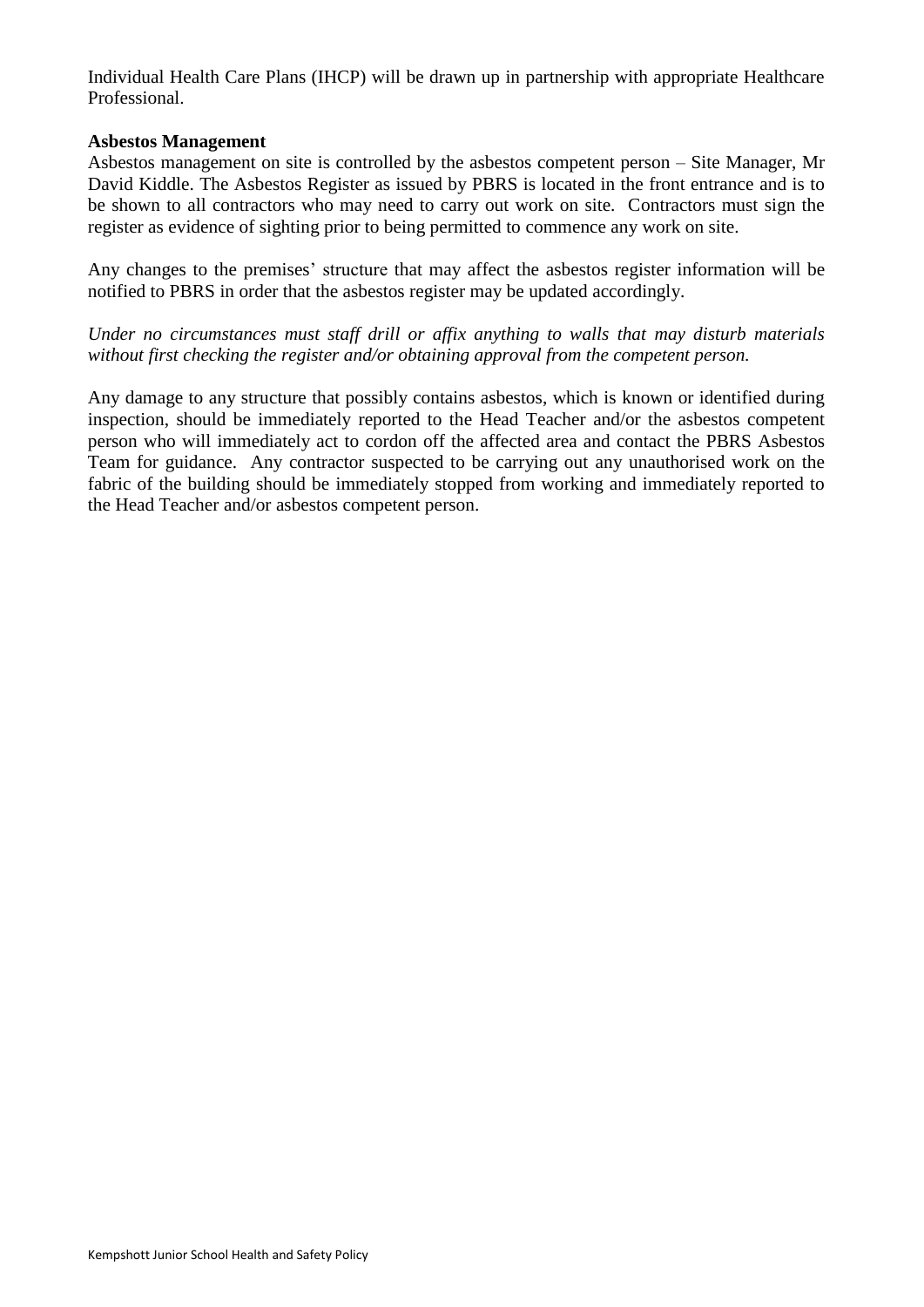## **Child Protection**

Arrangements regarding child protection are set out in the **Child Protection Policy**.

N.B. Any concerns relating to child protection issues must in the first instance be reported to the Head Teacher, Mrs F. Craig, CPLO (DSL) Officer or/and Deputy Head Teacher, Mrs Sam Clifton CPLO (DSL) Officer. In their absence, Miss Williams, ELSA & Inclusion.

#### *'The Prevent Duty' must also be read in conjunction with The Health & Safety Policy, Child Protection Policy, Staff code of Conduct and Safeguarding Policy,*

#### **Community Users/Lettings/Extended Services**

The Head Teacher will ensure that:

- Third parties and other extended service users operate under hire agreements.
- A risk assessment for the activity is completed using RATF-047A or RATF-047B.
- The premises is safe for use and is always inspected prior to, and after each use.
- Means of general access and egress are safe for use by all users.
- All provided equipment is safe for use.
- Fire escape routes and transit areas are safe and clear of hazards.
- Hirers/users are formally made aware of fire safety procedures and equipment.

#### **Contractors on Site**

HCC approved contractors are almost always used for contractual work on the premises. Where non-HCC approved contractors may be required or selected for use then appropriate safe selection procedures are to be used to ascertain competence prior to engaging their services. The departmental CSAF-013 Safe Selection of Contractors Checklist is to be used to determine competence of non-HCC contractors who will require adequate risk assessments to demonstrate their safe working practices for specific work being undertaken.

**Contractors must sign the Visitors Book and Asbestos Register**, and will discuss with the Site Manager prior to commencing any work on the school site. All contractors must be issued with the local written contractor induction brief that includes all relevant details of fire safety procedures & local safety arrangements.

Host staff are responsible for monitoring work areas and providing appropriate supervision, more so where the contractor's work may directly affect staff and pupils on the premises.

#### **Curriculum Activities**

All safety management and risk assessments for curriculum based activities will be carried out under the control of the relevant class Teachers using the appropriate codes of practice and safe working procedural guidance for Design & Technology, Science, Music, Physical Education & Sport, Art, Swimming and Drama as issued by CLEAPSS, HIAS and Hampshire County Council. Class Teachers will be responsible for local risk management and ensuring that maintenance of equipment and premises in their areas of the curriculum are managed safely following the appropriate guidance.

#### **Display Screen Equipment**

All users must complete the display screen equipment e-learning course every year without exception. All users must carry out periodic workstation assessments using CSAF-001 Workstation Assessment Form. Workstation assessments will be actioned as necessary by line managers and routinely reviewed at intervals not exceeding three years.

#### **Electrical Equipment**

The Head Teacher will ensure that:

- Only authorised and competent persons are permitted to install or repair equipment
- Where 13-amp sockets are in use, only one plug per socket is permitted
- Equipment is not to be used if found to be defective in any way
- $\bullet$  Defective equipment is to be reported  $\&$  immediately taken out of use until repaired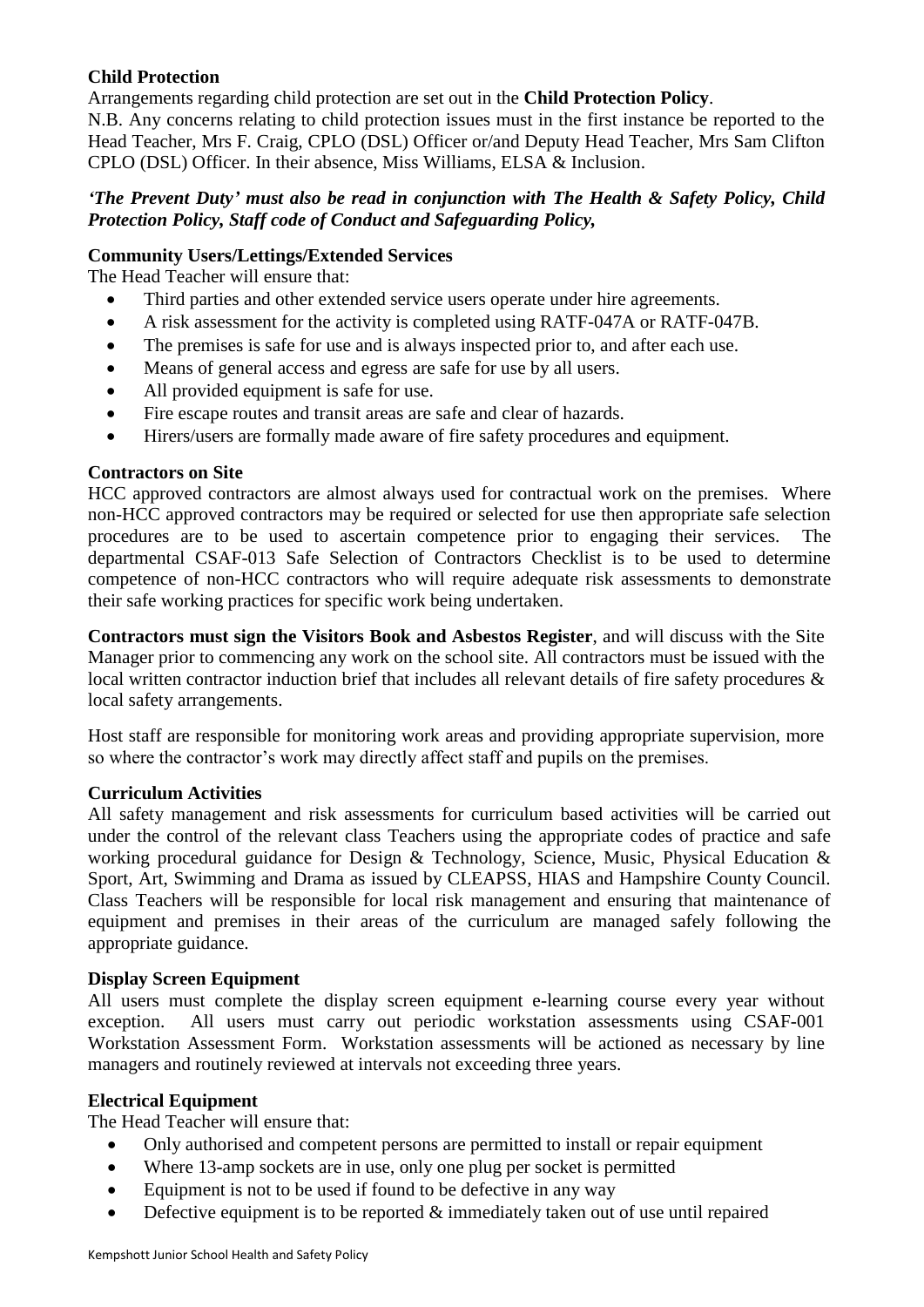- All portable electrical equipment will be inspected/tested annually
- Equipment testing/inspection can only be carried out by a competent person.
- Private electrical equipment is *not* to be brought onto the premises or used unless its use is approved by management *and it has been tested*
- New equipment must be advised to the Site Manager in order that it can be added to future PAT testing schedules

Any defective or suspected defective equipment, systems of work, fittings etc must be reported to the Site Manager and attended to as soon as possible.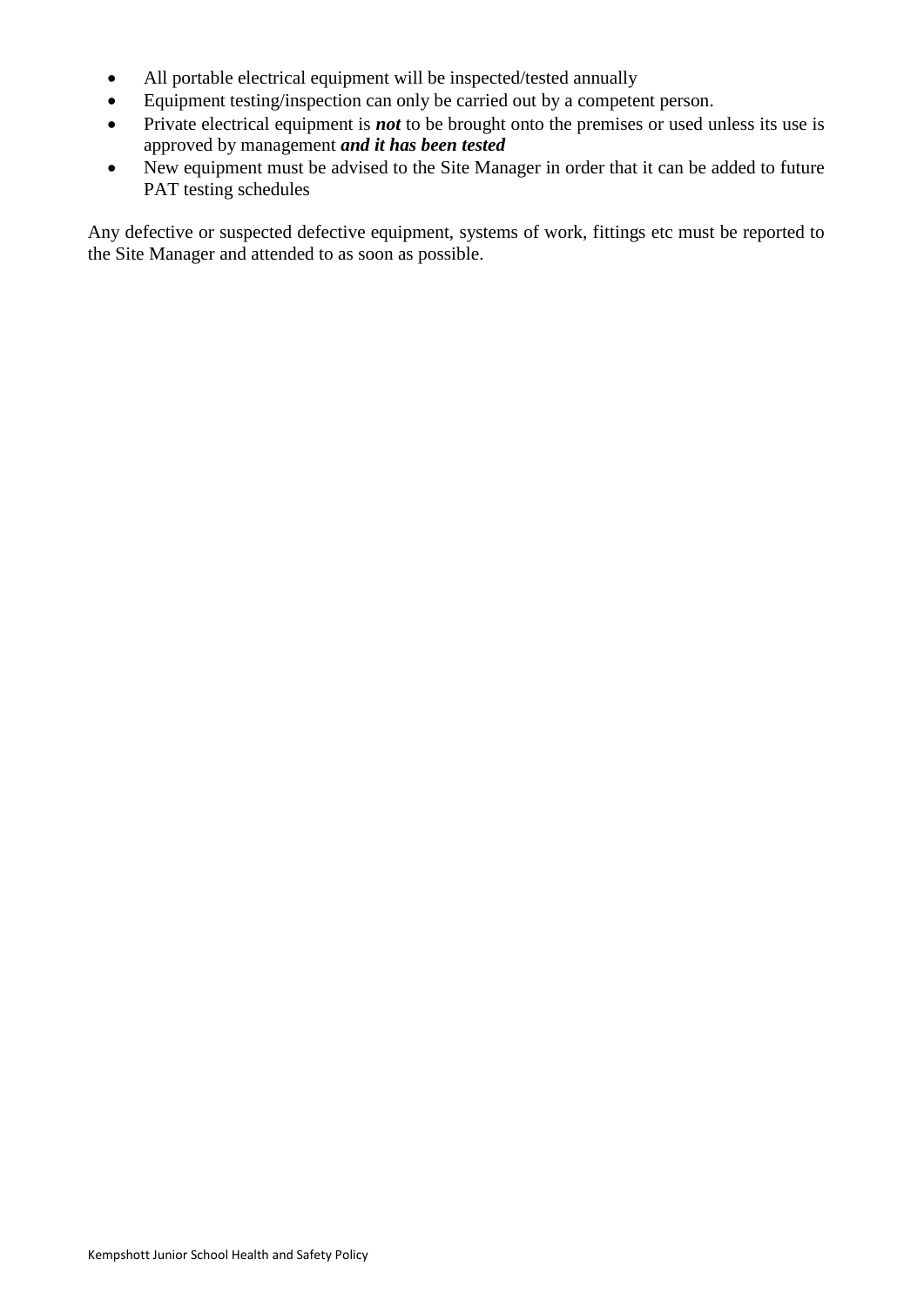#### **Emergency Procedures**

General emergency evacuation for non-fire related emergencies is to be carried out in accordance with the **School Emergency Evacuation Plan**. The school has a **Fire Emergency Plan** for fire related emergencies and an **Emergency Evacuation Plan** for all other emergencies, including a 'Lock-down' procedure, which relates to an emergency situation, whereby it is necessary for all pupils and staff *not* to 'evacuate' the building but to remain indoors for safety from a violent/dangerous intruder or an external environmental hazard ie, a chemical spillage, serious weather conditions etc.

All staff will receive a brief and/or a copy of the emergency evacuation plan at induction, and they will be periodically provided with updated information as the emergency evacuation /Lock-down plan is routinely reviewed and amendments are introduced.

**Personal Emergency Evacuation Plans** are to be completed, provided and exercised for any vulnerable persons to be able to ensure safe, assisted evacuation in the event of an emergency incident.

#### **Fire Safety**

Arrangements regarding fire safety are set out in the Fire Safety Manual. **The Fire Safety Coordinator**, Mr David Kiddle, Site Manager, is the competent person for fire safety on the premises and is the immediate point of contact for all fire safety related enquiries on site.

The Head Teacher will ensure through the fire safety co-ordinator that:

- All staff complete the mandatory *fire safety induction e-learning course* every year.
- Fire safety procedures are readily available for all staff to read.
- Fire safety information is provided to all staff at induction and periodically thereafter.
- Fire safety notices are posted in the key areas of the building close to the fire points.
- Evacuation routes and assembly points are clearly identified.
- Staff are aware of their own responsibilities for knowing the location of fire points and fire exits. They should also know the location of the assembly point in the event of fire.
- All staff are familiar with the flammable potential of materials and substances that they use and exercise maximum care in their use, especially with those marked *flammable.*
- Fire evacuation procedures, fire safety training and fire alarm testing are carried out in accordance with corporate guidance and the premises fire safety manual.
- The fire risk assessment is reviewed annually by the fire safety co-ordinator and amended as new hazards or required amendments are identified.

#### **First Aid –** *to be read in conjunction with, Supporting Pupils in School with Medical Conditions, Asthma &Administration of Medicines*

Arrangements regarding first aid provision are set out in the **First Aid Policy**. The names and locations of the first aid trained staff on site are listed in the First Aid Policy and also clearly signposted around the school.

First aid is never to be administered solely by anyone except first aid trained staff with in-date training certification, operating within the parameters of their training.

Whilst attending pupil/staff illness or accident, personnel *awaiting* their First Aid Training must seek advice/guidance by qualified member of staff.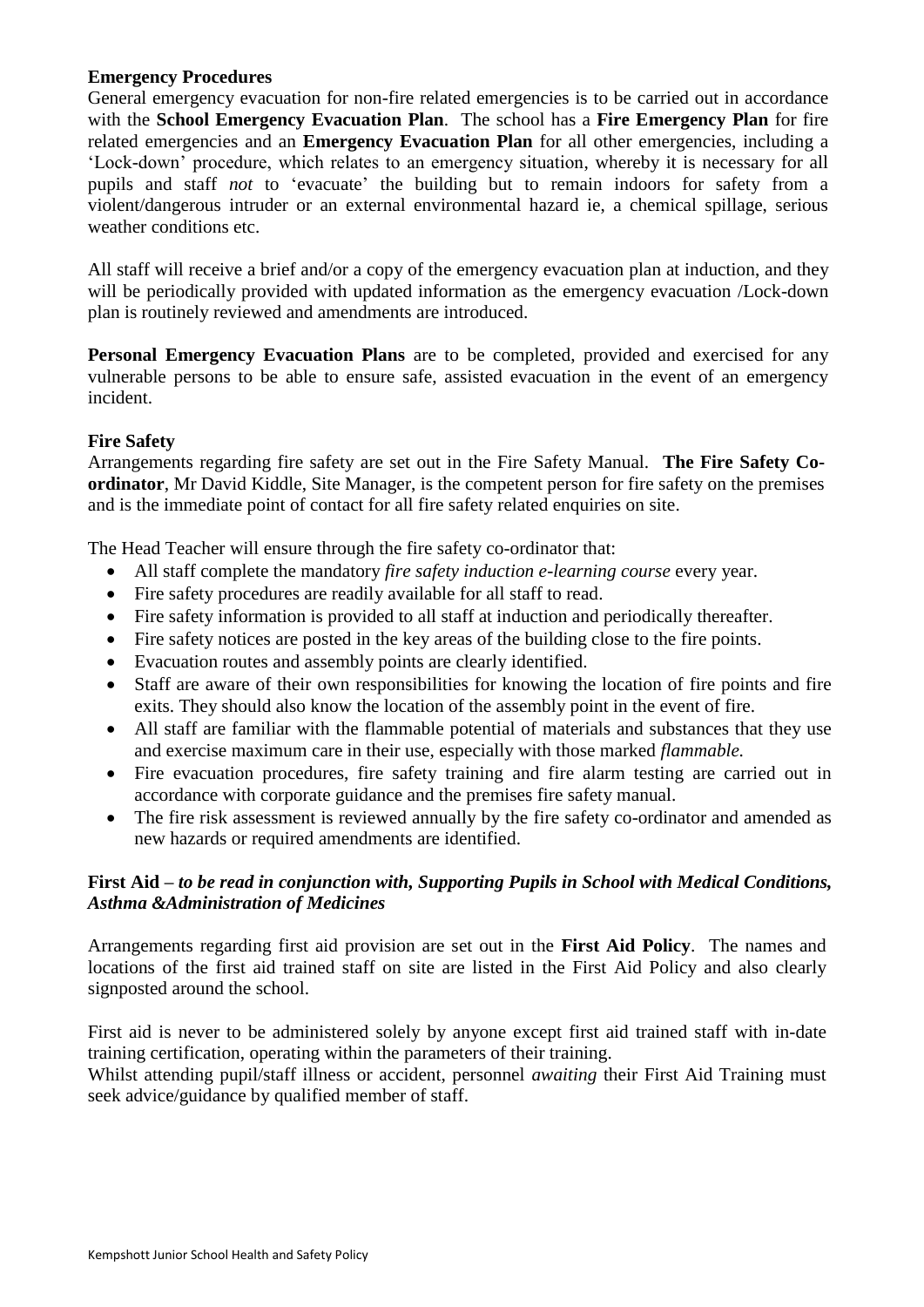#### **General Equipment**

All general equipment requiring statutory inspection and/or testing on site *(eg. boilers, hoists, lifting equipment, local exhaust ventilation, PE equipment, climbing apparatus)* will be inspected by appropriate competent contractors as provided by the term contractor under PBRS arrangements, or as locally arranged.

Equipment is not to be used if found to be defective in any way. Defective equipment is to be reported and immediately taken out of use until repairs can be carried out.

#### Glazing

Glass and glazing on site, have been surveyed by Property Services and risk assessed by the school, to ensure that there is suitable safety glass in the area which the glazing is located, this includes taking into account the activities undertaken and types of children at the school. The survey and assessment are kept electronically by the school and by Property Services. The survey and assessment is reviewed and updated when there are changes to the premises and/or upon instruction from Property Services.

#### **Good Housekeeping**

Tidiness, cleanliness and efficiency are essential factors in the promotion of good health and safety. The following conditions are to be adhered to at all times:

- All corridors and passageways are kept free from obstruction
- Shelves in storerooms and cupboards are stacked neatly and not overloaded
- Floors are kept clean and dry, and free from slip and trip hazards
- Emergency exits and fire doors are not obstructed in any way
- Supplies are stored safely in their correct locations
- Rubbish and litter are cleaned and removed at the end of each working day
- Poor housekeeping or hygiene conditions are immediately reported

#### **Hazardous Substances**

Hazardous substances, materials, chemicals and cleaning liquids are not permitted to be used or brought into use on site unless a documented COSHH assessment has been undertaken by the trained COSHH assessor, and the product has been approved for safe use on site by the Head Teacher. The premises **COSHH** Assessor acting on behalf of the Head Teacher is the Site Manager.

When using a harmful substance, whether it is a material, cleaning fluid or chemical substance, staff must ensure that adequate precautions are taken to prevent ill-health in accordance with the COSHH assessment completed for that hazardous substance. Staff must never attempt to use a harmful substance unless adequately trained to do so, and then only when using the safe working practices and protective equipment identified in the COSHH assessment.

All hazardous substances are to be stored in the secure and signed storage when not in use, which is the cupboard in the Site Manager's room for this purpose. This is to remain locked at all times.

#### **Inspections and Monitoring**

Daily monitoring of the premises, through working routines and staff awareness, is expected to identify general safety concerns and issues which should be immediately recorded in the premises defect book and reported to the Site Manager.

Monitoring and inspections of individual departments will be carried out by Heads of Department and/or the subject Teachers as nominated by the Head of Department.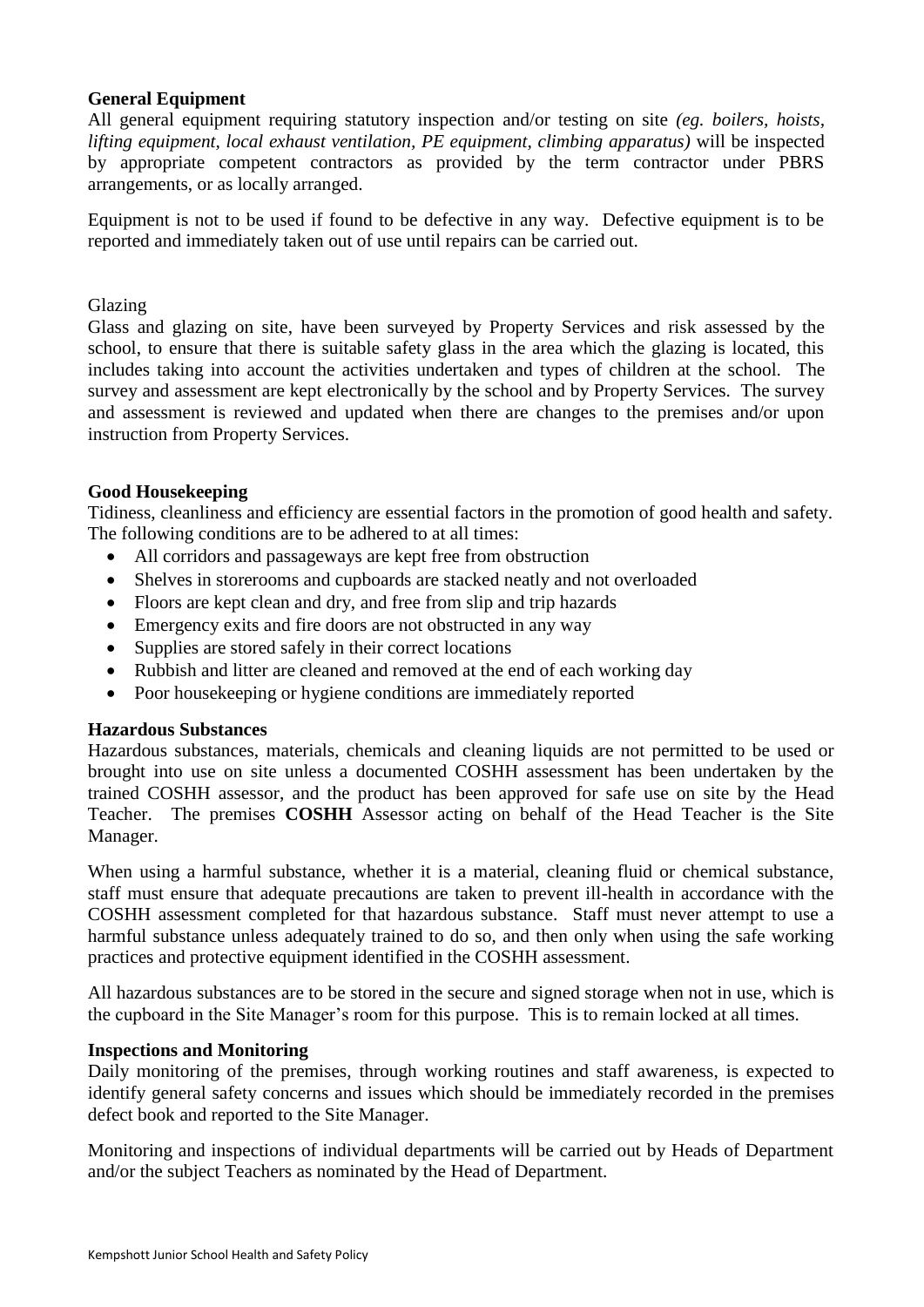Routine documented inspections of the premises will be carried out every month/half term as required, in accordance with the premises inspection schedule. Inspection findings are to be recorded on the locally adapted CSAF-005/CSAF-010 Premises Safety Inspection Checklist.

Defects identified during these routine documented inspections are to be immediately reported to Head Teacher and recorded in the defect book for the attention of the Site Manager and discussed at weekly team brief. Any identified high level risks or safety management concerns are to be actioned at the Governor meetings.

Periodic detailed inspections of the premises' safety management system will be carried out every year by the Site Manager, Head Teacher and Governor. These documented inspections will examine all areas of the safety management system and will be carried out using the locally adapted CSAF-004/CSAF-011 Annual H&S Inspection Checklist.

#### **Kitchens**

The main kitchen area is only to be used by authorised staff in accordance with the identified safe working procedures. Authority and procedures for local management of the main kitchen is **HC3S**. Any persons not normally authorised but wishing to enter the kitchen area must gain approval prior to entry and must strictly adhere to the kitchen safe working practices.

Safe working procedures and authorised access for other kitchen areas including Ash Kitchen and food preparation areas are agreed and reviewed alongside this Policy (see appendix).

#### **Legionella Management**

Legionella management on site is controlled by the Legionella competent person/Site Manager, who will manage and undertake all procedures regarding Legionella in accordance with Children's Services Safety Guidance Procedure SGP 13-07. Records of all related training, flushing, temperature monitoring, cleaning and defects are to be retained for auditing purposes.

#### **Lone Working**

All lone working is to be approved by the Head Teacher and is to be carried out in accordance with the premises lone working risk assessment and the local written procedures. The lone working arrangements for staff who may undertake lone working on this site are in accordance with the Lone Working Policy.

#### **Minibuses (N/A)**

The Site Manager is responsible for the operation and maintenance of minibuses in accordance with requirements set out in the HCC corporate Minibus Policy. All minibus drivers must have completed MIDAS training prior to being permitted to drive minibuses.

#### **Moving and Handling**

All staff must receive training from our Site Manager and/or complete the *moving and handling elearning course* every year without exception. Staff are not permitted to regularly handle or move unreasonably heavy or awkward items, equipment or children unless they have attended specific moving and handling training and/or have been provided with mechanical aids in order to work safely.

Any significant moving and handling tasks are to be specifically risk assessed in order that training requirements and mechanical aids can be accurately determined to ensure that the task is carried out safely. The Site Manager is expected to undertake regular physical work which would typically include significant moving and handling, so therefore he must attend a formal moving and handling course specific to the work requirements.

#### **Off-Site Activities**

Arrangements regarding off-site activities are managed in accordance with the Outdoor Education Service's procedures and guidance.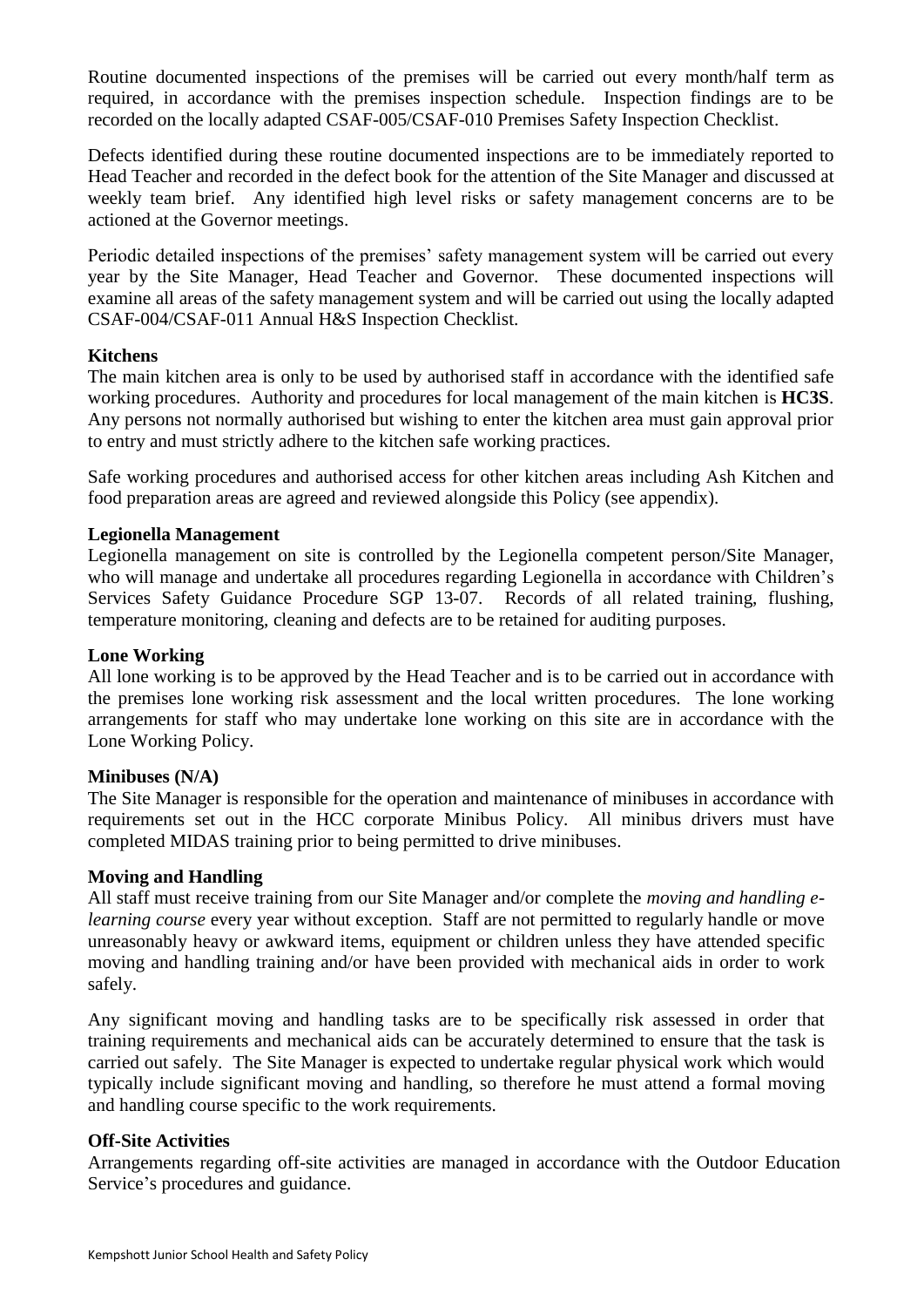#### **Physical Intervention**

Arrangements regarding physical intervention are set out in the Physical Intervention Policy.

#### **Provision of Information**

The Head Teacher will ensure that information systems are established so that staff are periodically provided with information regarding safety arrangements on the premises. These systems include staff meetings, meeting minutes, email distribution, and signature based receipt of information.

Local health and safety advice is available from the Site Manager and the Children's Services Health & Safety Team can provide both general and specialist advice.

The *Health and Safety Law* poster is displayed on the H&S notice board in the Staff Room.

#### **Risk Assessment**

General risk assessment management will be co-ordinated by the Site Manager, School Business Manager and Head Teacher in accordance with guidance contained in the Children's Services Safety Guidance Procedure SGP 01-07.

Risk assessments must be undertaken for all areas where a significant risk is identified or a possibility of such risk exists.

The trained risk assessor on site who is the Site Manager will oversee the correct completion of risk assessments as appropriate. Risk assessments will be carried out by those staff with the appropriate Risk Assessment training and knowledge and understanding in each area of work.

All risk assessments and associated control measures are to be approved by the Head Teacher or their delegated member of staff prior to implementation.

Completed risk assessments are listed on the network Risk Register and will be reviewed periodically in accordance with each risk assessment's review date as listed for review.

#### **Security**

Arrangements regarding security are based on the premises security risk assessment and are set out in the on-site security Policy & procedures which include emergency unlock routines.

#### **Smoking and E-Cigarettes/Vaping**

Smoking and E-Cigarettes/vaping is not permitted on the premises.

#### **Stress & Wellbeing**

Kempshott Junior School is committed to promoting high levels of health and wellbeing and recognises the importance of identifying & reducing workplace stressors.

Stress management through risk assessment and appropriate consultation with staff will be periodically reviewed and acted upon in accordance with the Children's Services' and Health & Safety Executive's Management Standards, guidance and requirements.

On-site arrangements to monitor, consult and reduce stress situations are through the Well Being Working Party, the Headteacher and Governors who actively monitor the wellbeing of all staff. A work-life balance target is also agreed by staff at Performance Management meetings and reviewed regularly and staff are encouraged to raise stress management issues.

#### **Traffic Management**

Arrangements regarding on-site traffic safety are based on the premises traffic risk assessment and are set out in the on-site traffic Policy and procedures.

#### **Training**

Health and safety induction training will be provided and recorded for all new staff/volunteers in accordance with CSAF-017 Staff Health & Safety Induction Checklist.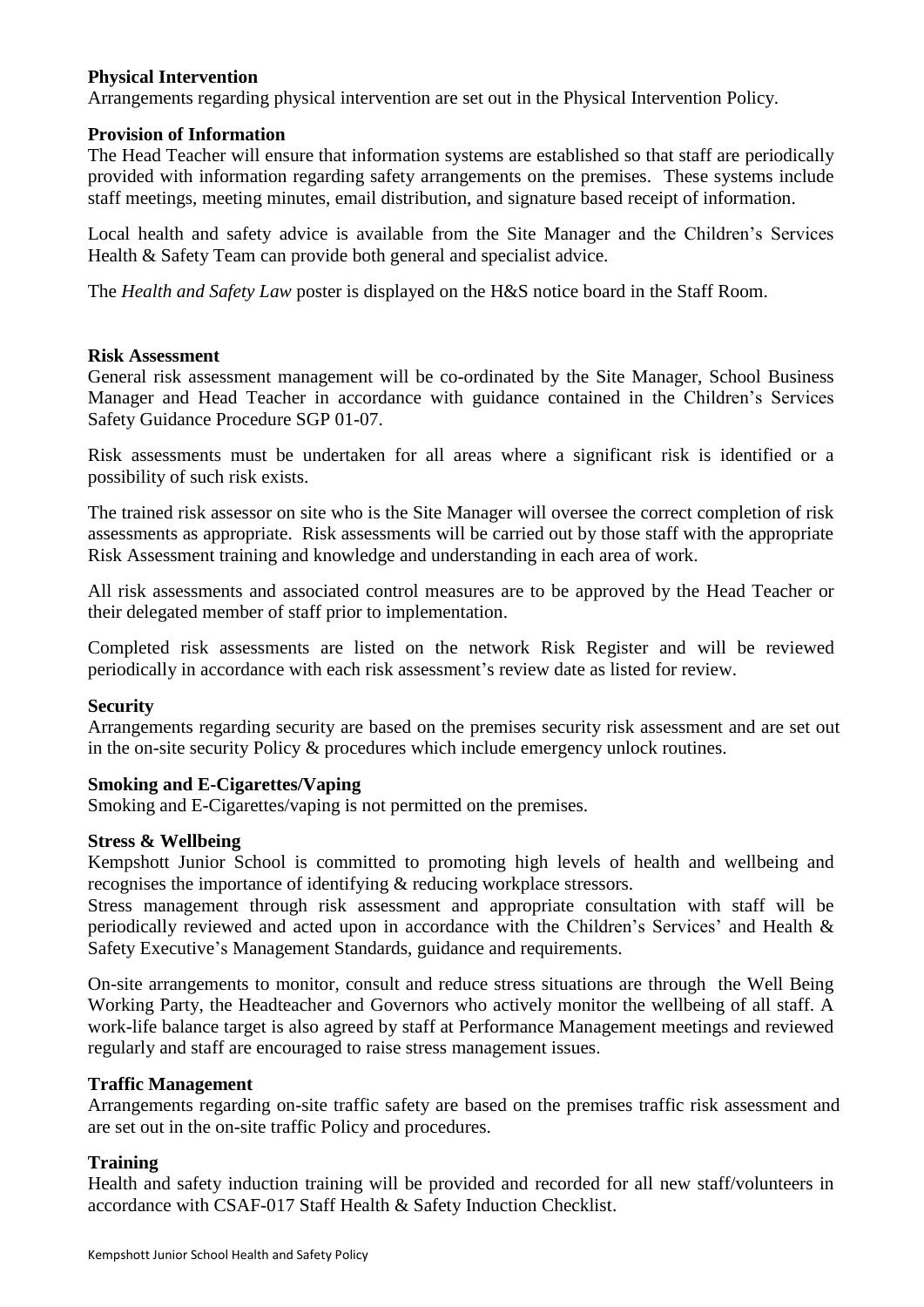The Head Teacher is responsible for ensuring that all staff/volunteers are provided with adequate information, instruction and training regarding their safety at work. A training needs analysis will be carried out from which a comprehensive health and safety training plan will be developed and maintained to ensure health and safety training is effectively managed for all staff who require it.

All staff will be provided with following as a minimum training provision:

- Induction training regarding all the requirements of this Health and Safety Policy
- Appropriate local training regarding risk assessments and safe working practices
- Updated training and information following any significant health and safety change
- Specific training commensurate to their own role and activities
- Periodic refresher training that will not exceed three yearly intervals
- Appropriate annual e-learning courses to meet HCC mandatory corporate training requirements

Training records are held by the Head Teacher who is responsible for co-ordinating all health and safety training requirements, maintaining the health and safety training plan, and managing the planning of refresher training for all staff.

## **Violent Incidents**

Violent, aggressive, threatening or intimidating behaviour towards staff, whether verbal, written, electronic or physical, will not be tolerated at Kempshott Junior School.

Staff must report all such violent and aggressive incidents to ensure that there is an awareness of potential issues and/or injuries, and so as to enable incidents to be appropriately investigated so that reasonable actions may be taken to support those involved and reduce the risk of similar incidents occurring in the future.

Violent incident reporting is completely confidential. Violent and aggressive incidents are to be reported using CSRF-001 Violent Incident Report (VIR) Form – NB. wef 2017 these reports are completed on line, in accordance with Children's Services Safety Guidance Procedure SGP18-07.

## **Visitors**

All visitors must initially report to the main Reception where they will be provided with the key health & safety, fire safety/lockdown & First Aid information to enable them to act appropriately and safely in the event of an incident.

Visitors to the premises will be provided with a **safety leaflet** (displayed) and issued with badge once they have signed the log book in the front entrance.

## **Work at Height**

Work at height is always to be undertaken in accordance with the Children's Services Safety Guidance Procedure SGP 23-08. At Kempshott Junior School general work at height will be undertaken in accordance with the on-site generic risk assessment for work at height which identifies general requirements and safe working practices. Specific or higher risk tasks will be carried out in accordance with a specific risk assessment for that task.

The competent person for work at height on the premises who has attended the Caretaker Support Service Ladder & Stepladder Safety half-day course is the Site Manager and he is authorised to:

- Use steps, stepladders and leaning ladders in accordance with their training
- Provide step stool instructional training briefs to staff in accordance with SGP 23-08
- Provide stepladder and steps training to staff using the Children's Services *Stepladder & Steps Safety* user training presentation
- Carry out periodic inspections of all on-site ladders, stepladders and podium steps
- Remove access equipment from use if defective or considered inappropriate for use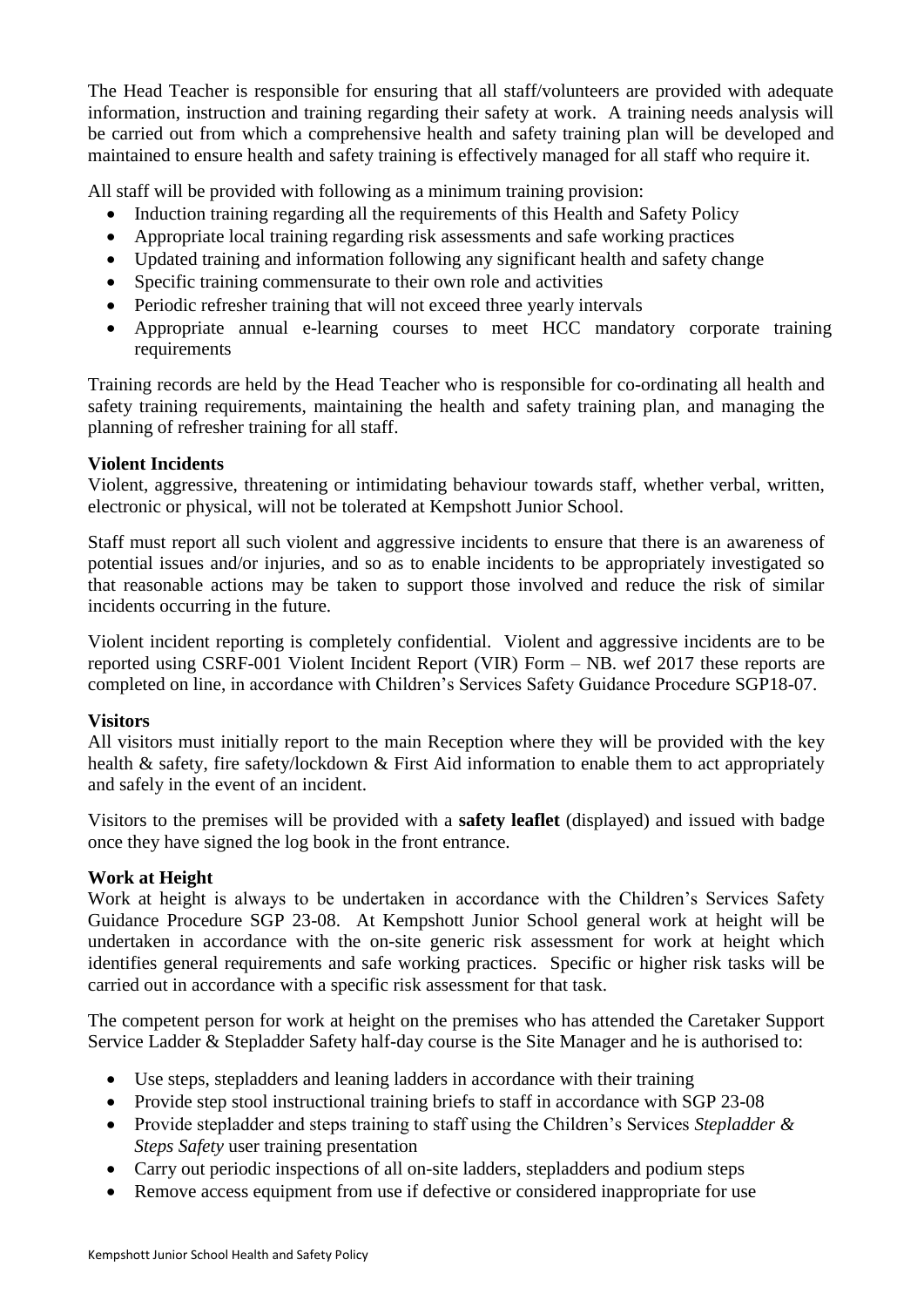The competent person for work at height and all other staff are not permitted to use any other access equipment for work at height without specific training. This includes the use of scaffolding, mobile towers and mobile elevated work platforms.

Work at height on the premises is only permitted to take place under the following conditions:

- Any work to be carried out at height must be underpinned by a risk assessment
- Access equipment selected for work at height must be as per the risk assessment
- Any staff working at height must be appropriately trained to use the access equipment
- Staff are not to improvise or use alternative access methods of their own choice
- Use of any furniture, including tables and chairs, is forbidden for any work at height
- Staff may only use step stools if they have received a local instructional training brief
- Staff may only use stepladders if they have received training from the ladder and stepladder competent person
- Staff may only use leaning ladders if they have personally attended the Caretaker Support Service Ladder & Stepladder Safety half-day course within every three years
- Any safety concerns about a work at height task must be raised prior to work starting
- Access equipment used on site such as ladders and stepladders must only be that provided and are never to be lent to, or borrowed from third parties or contractors
- Contractors working at height are to be appropriately supervised and must only use their own access equipment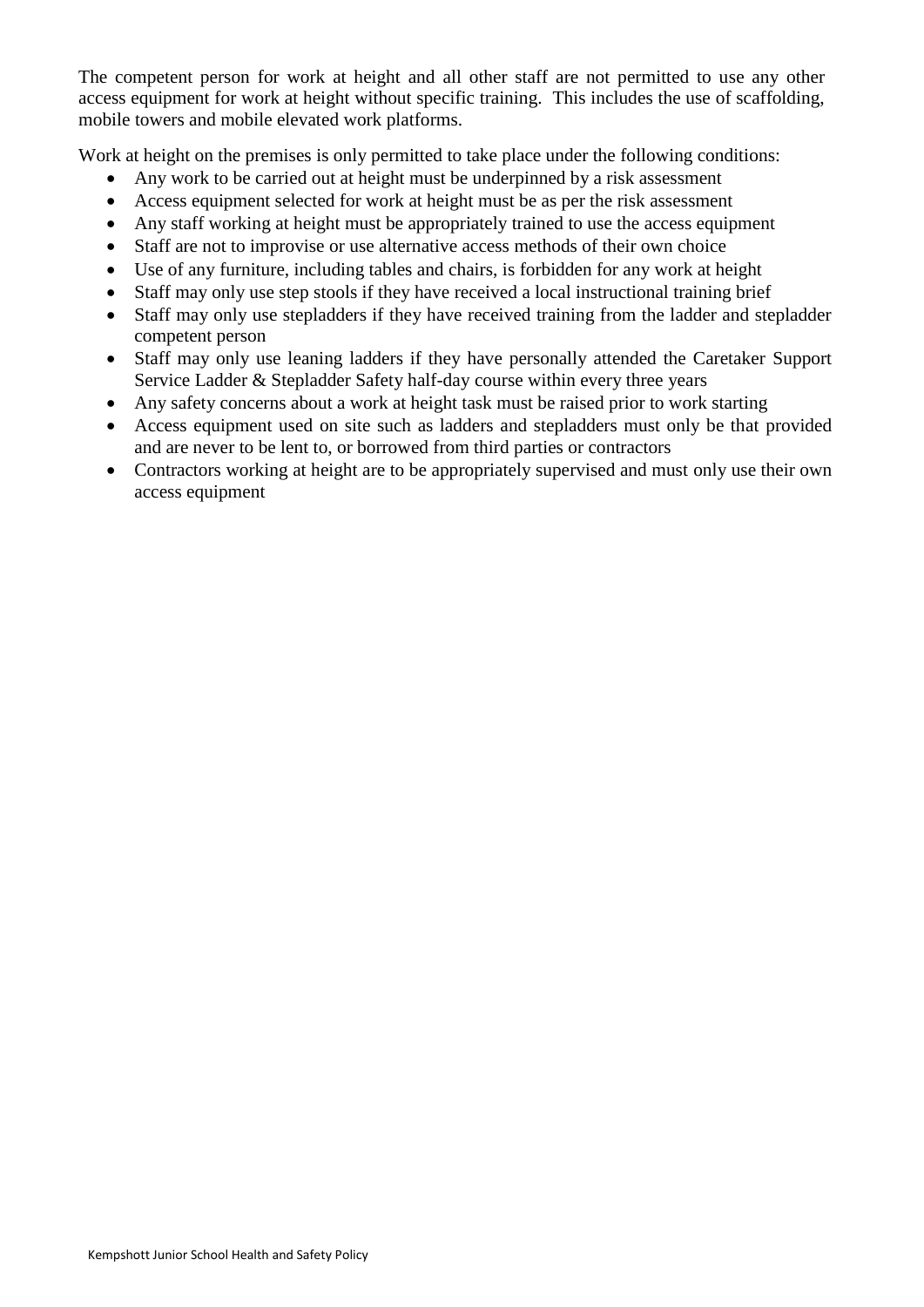## **APPENDICES filed on school network/Admin & Finance Office**

- A. Guidelines for specific areas of Health and Safety
- 1. Health and Safety Leaflet for Visitors
- 2. Evacuation/Lock-down Procedures
- 3. Staff Training
- 4. Risk Assessments
- B. Administration of Medicines Policy
- C. Child Protection Policy
- D. Emergency Evacuation Plan
- E. Fire Safety Manual
- F. First Aid Policy
- G. Physical Intervention Policy
- H. On-Site Security Policy & Procedures
- I. On-Site Traffic Policy & Procedures
- K. Lone Working Policy & Procedures

**Policy issued:** November 1999 (1 -3 yrly review) **KJS review H & S Policy annually**

**Approved by:** Head Teacher

**Ratified by:** Governing Body December 1999 and annually thereafter

*To be read in conjunction with Kempshott Junior School COVID-19 Risk Assessment*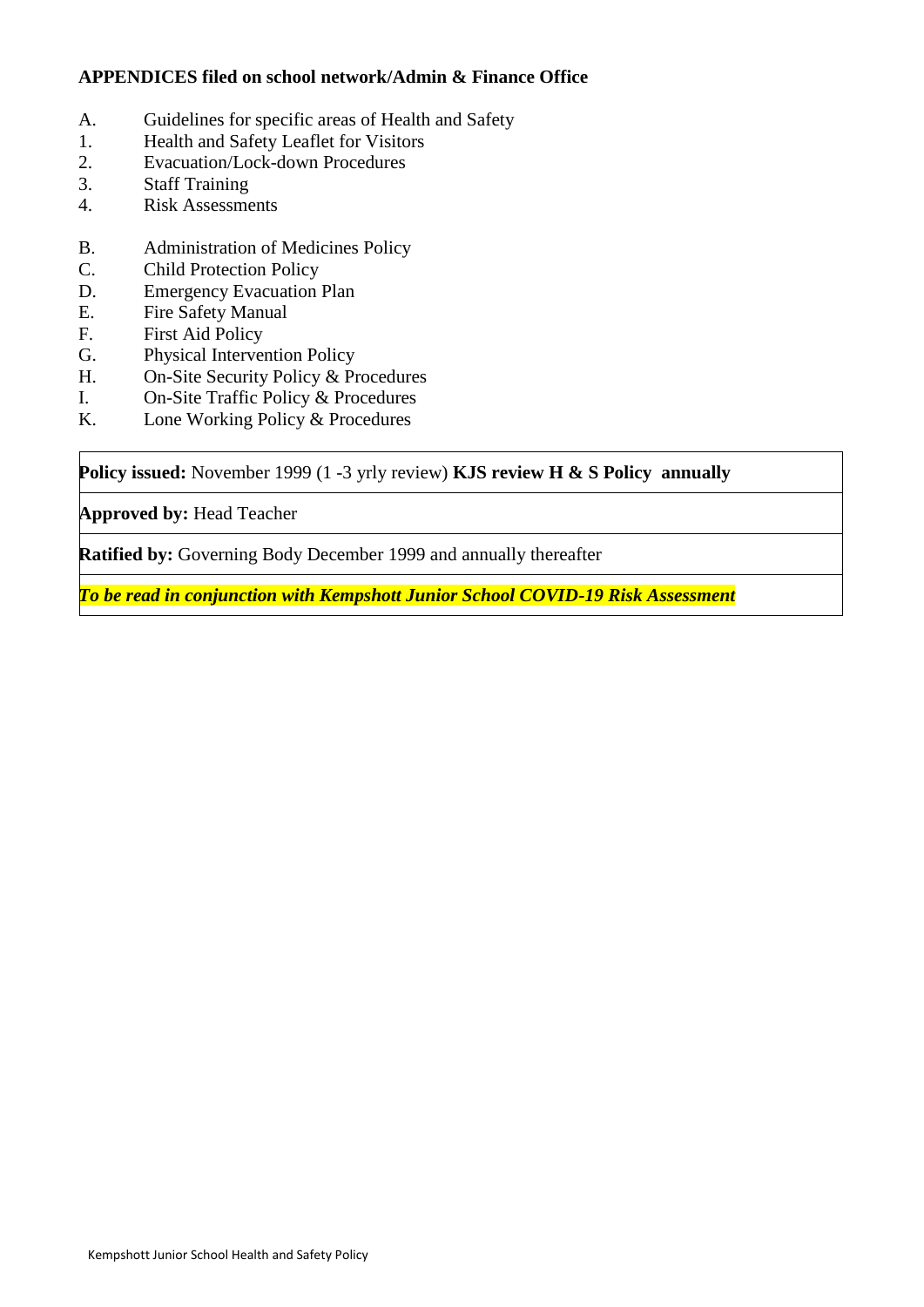## **Appendix A**

## **Guidelines for specific areas of Health and Safety**

## **Specific hazards and areas of risk have been identified:**

- 1. Accidents
- 2. Cookery
- 3. Cycling to school and control of vehicles on site
- 4. Fire
- 5. Hall
- 6. Materials and tools
- 7. Off site activities
- 8. Outside play equipment
- 9. Pond
- 10. Site security
- 11. Supervision before and after school and at playtimes and lunch times
- 12. Car park and control of vehicle on site
- 13. Staff health and welfare
- 14. Totally smoke free site

## **Monitoring and Review of Health and Safety Arrangements**

The Health and Safety Policy will be reviewed in full on an annual basis. A Governor will undertake an annual health and safety Inspection and report to the Full Governing Body. The check will be used to prioritise need and inform planning. The site maintenance defect book will be used to ensure immediate actions are carried out as necessary. The Governing Body will also be responsible for monitoring the number of incidents and accidents to both staff and children and address any matters of concern.

The Governing Body is committed to making all staff and visitors aware of their collective and individual responsibilities towards good Health and Safety practices and procedures. The Head is responsible for communicating the contents of the Policy and its attendant procedures to all staff and for arranging whatever training is deemed necessary and applicable. All new staff and Governors as part of the induction programme will be advised on safety procedures and associated contingency plans.

Risk assessments have been undertaken for all areas / activities within school and a file is kept in the school office for easy access.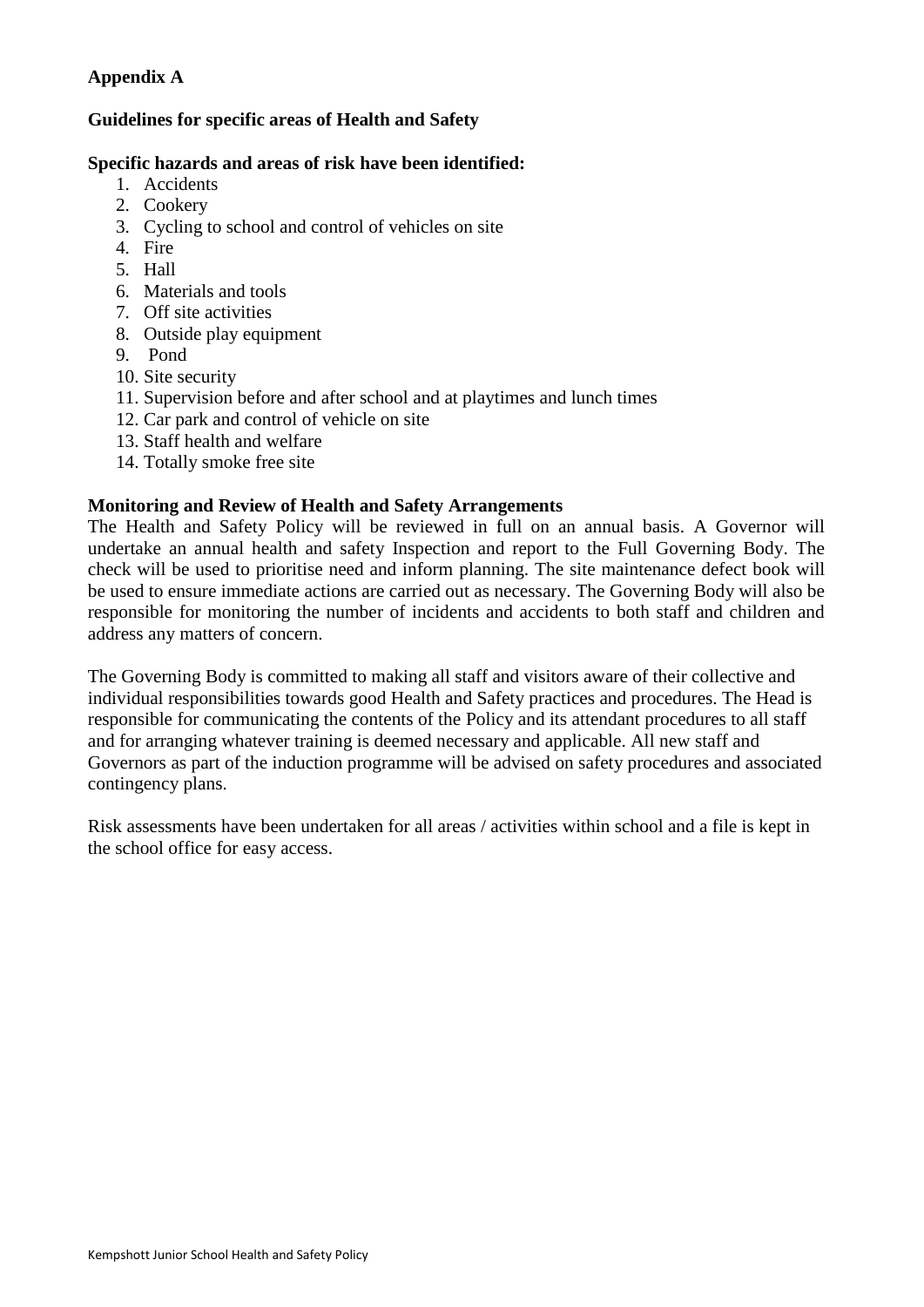## **1. Accidents**

## **Procedures for Recording Accidents**

All accidents requiring treatment of any kind need to be recorded on the forms in the medical room.

The following details need to be recorded:

- The name of the child
- The date
- The injury with a brief comment on circumstances e.g. Fell in the playground
- Place injury occurred
- Time of accident
- If it is behaviour related
- Action taken
- etc …

Disposable gloves should always be used when dealing with blood and then be placed in the yellow medical bin

## **First Aid Procedures**

- First Aid equipment is kept in the First Aid Room
- All accidents must be reported in the Accident Book which is kept in the Medical Room
- In the case of a serious injury, the Admin Team will try to contact a parent or guardian
- Should a hospital visit be considered necessary and a parent or guardian cannot be contacted then the ambulance service should be called. They should be given clear directions to find the school and a member of staff posted to await their arrival and take them directly to the injured party
- Any adult dealing with an injury where blood is involved should avoid direct contact with their own skin and wear disposable plastic gloves
- Most grazes and cuts can be dealt with by applying a wet towel and some pressure. Plasters may only be applied if deemed necessary and if the child does not have a know allergic reaction to elastoplast, with instructions that it must be removed that evening for parent's attention. Instead, lint may be applied and held in place with strips of tapes
- NO CREAMS OR ANTISEPTIC are to be applied to any injury unless prescribed or signed in by Parent

First aid boxes/bags for school journeys are stored in the medical room as well as other items required to be on hand during a journey/off site activity. Lead adult to ensure that first aid kits are adequately stocked for trip.

If a child sustains a 'bumped head' or an injury, which causes concern, in addition to recording the accident and alerting the teacher, admin will send a text to the parent to let them know and to inform them of the signs and symptoms of a head injury. Or explain the accident to the parents, who will be given the option of coming to school to check the child themselves, or leave the child at school, to recover and return to class. A child with a head injury should be looked at by two first aiders. Any child that goes home will be recorded as having done so and the class Teacher informed.

The accident book needs to be 'signed' by the attending adult.

Any major accident or injury is to be 'recorded' and reported on line as previously detailed in the Health & Safety Policy

The Head Teacher is to ensure that the governing body is informed of all accidents of a serious nature and dangerous occurrences.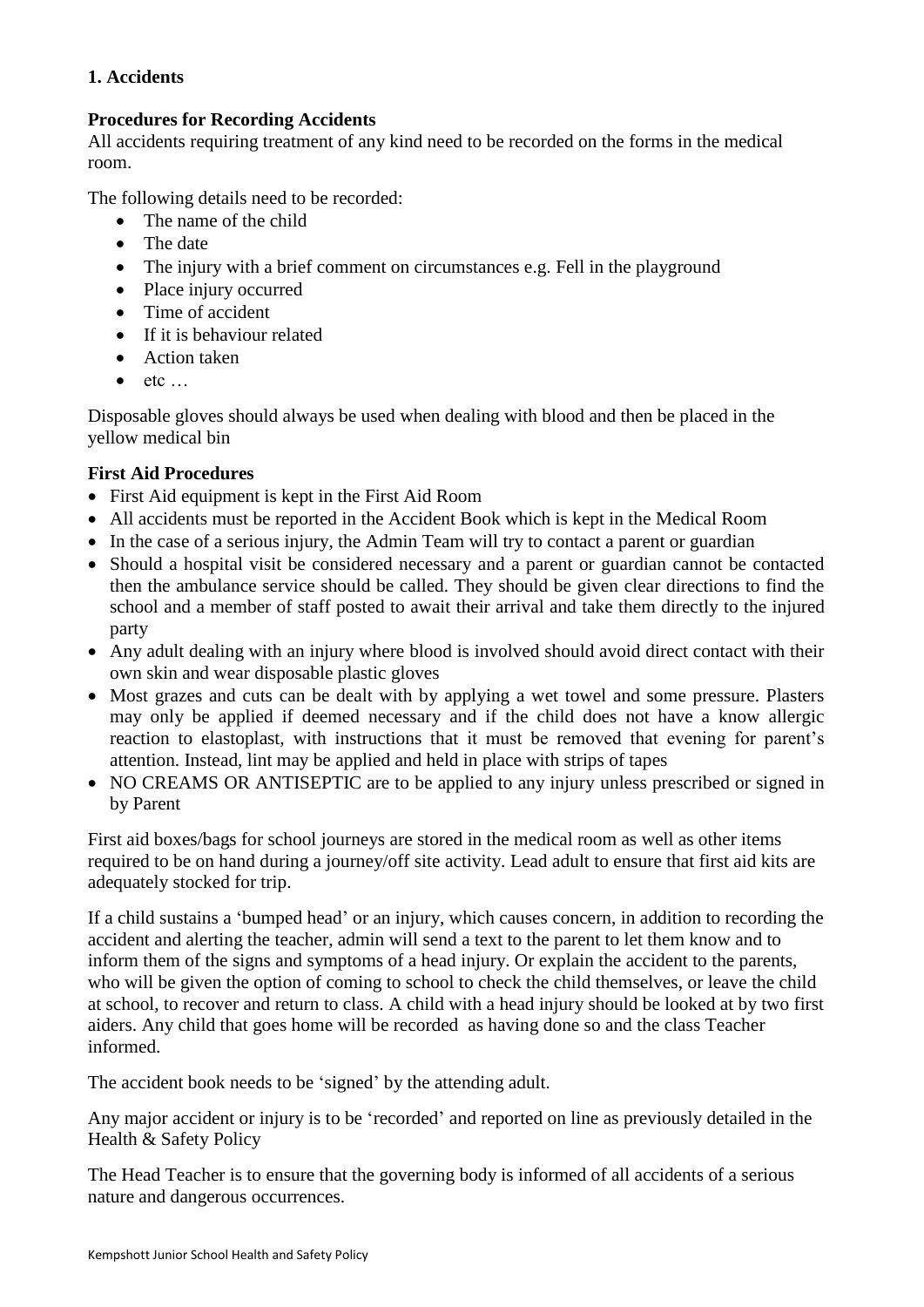School staff are expected to take reasonable action as responsible adults, to deal with injuries, etc., that children sustain until the child can, if necessary, receive professional medical treatment.

If a child needs to go to the surgery or the hospital in an emergency, parents should be informed immediately. If a parent is unavailable, a member of staff should accompany the child acting 'in loco parentis'.

#### **Accident Investigation**

All significant accidents or incidents and near-misses are to be reported to the Head Teacher. A documented investigation into the incident is always to be carried out in order to identify the cause of the accident and to implement measures to prevent reoccurrence. Investigations are essential in order that accidents, damage to equipment and property, and losses, are kept to a minimum. Contractors must report any accidents to the Head Teacher. The on-line accident investigation form will be completed by the Head Teacher/SBM following the investigation.

#### **Staff Accidents**

Accidents to staff must also be reported and a record kept in the Accident Book, which is kept in the school office. Serious accidents/incidents require the online web form to be completed and submitted to Children's Services.

#### **2. Cooking**

- All people handling food or food areas should first wash their hands thoroughly.
- Wipe the table with disinfectant spray.
- All people handling food should wear a protective apron.
- All equipment must be stored in a clean cupboard.
- Wooden equipment must not be used.
- All equipment must be thoroughly cleaned. Washing up must be done either in the staff room or in the food technology area using detergent.
- Perishable foods such as margarine, eggs and milk must be stored in the refrigerator and staff must be aware of dates when products must be used by.
- At the end of each session, all food must be covered or put in the refrigerator according to the guidelines for storing food in a refrigerator.
- Use the oven gloves for hot dishes.
- Food spilt on the floor MUST be thrown away and the floor made safe.
- The cooker must be cleaned thoroughly.
- Where food is to be tasted it must first be cut into bite size pieces and/or each child should have a teaspoon, which is washed after each taste.
- Children should not eat with fingers or scrape bowls during food preparation.
- Hair should be tied back.

Food Safety Training is provided to appropriate staff who are involved with food handling/cookery (see Training File)

## **Food Preparation Area**

- Only authorised staff are allowed access to the school's kitchen area
- Permission for access must be sought from the manager or Head Teacher
- All catering staff are to operate within the requirements of the Food Standards Act 1999 and follow the Food Standards Agency and Hampshire County Council guidance. (The Food Standards Act 1999 gives the Food Standards Agency (FSA) its functions and powers. The FSA aims to protect public health.)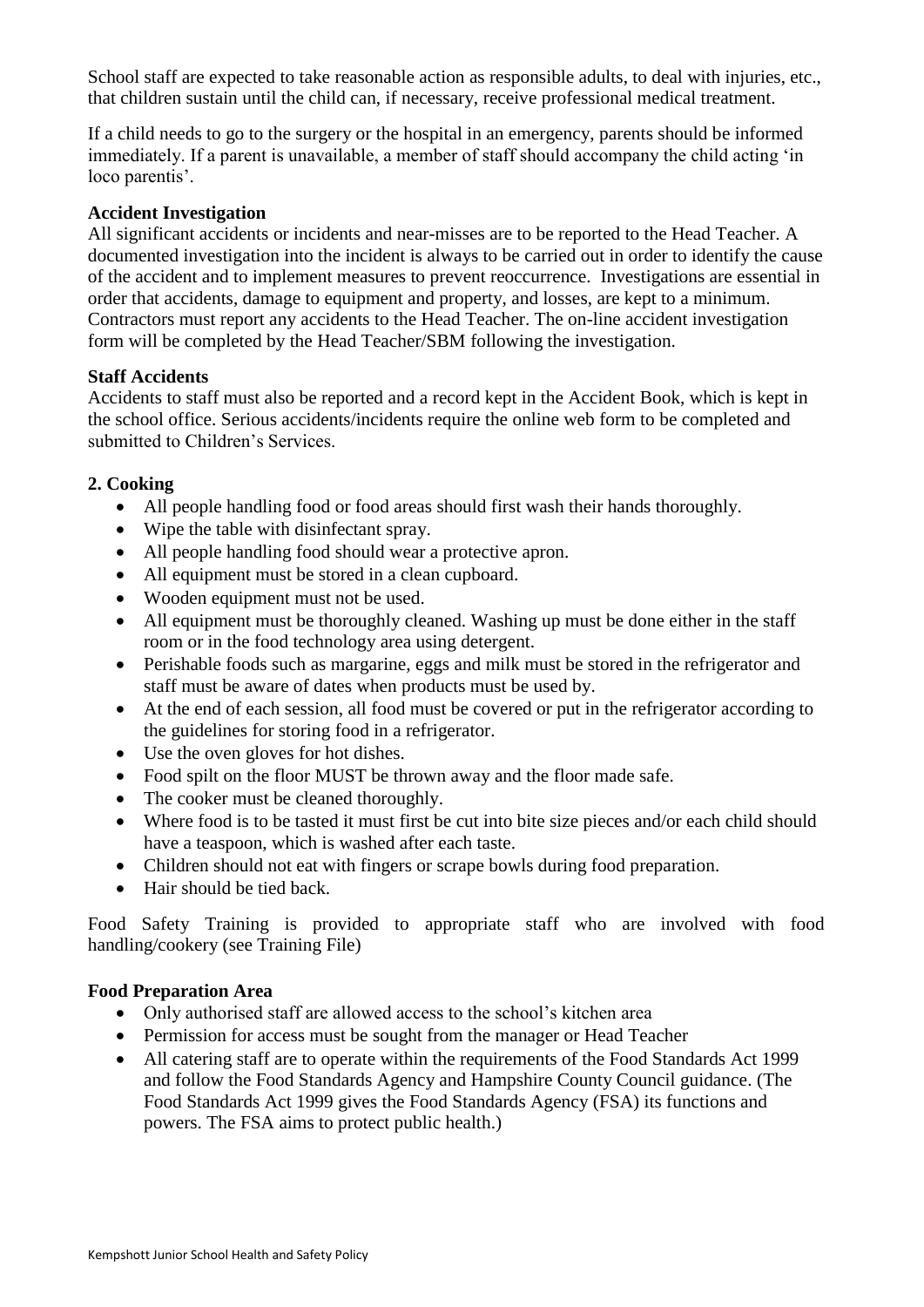## **3. Cycling to School and Control of Vehicles on Site -** *to be read alongside the Cycling to School Policy.*

- Children may only cycle to school when they have passed the Cycling Proficiency Test.
- Children must apply for a Cycling Permit
- They must wear a cycle helmet.
- Parking of cars is not allowed in the turning circle.
- Due to lack of space, parents may not park within the school grounds when delivering or collecting children.
- Children must not use the roadway by the kitchens. They must use the pathway at the front of the school to access the playground and classrooms.
- Contractors must register with the school office and obtain permission to drive on the school site.
- All staff are advised to reverse into a designated parking space so that they have clear visibility when leaving.

## **4. Fire Safety Arrangements**

The emergency plan has been developed following completion of a risk assessment required under the Fire Precautions (Workplace) Regulations 97. (See Fire Safety Manual and Record Book). The plan will specify action staff and other people need to take in the event of a fire. It will cover all operational phases of the school.

#### **Fire Risk Rating**

The fire risk rating of the school by County is low. The rating applies to all operational phases i.e. Term time, holiday periods and during the evenings.

#### **Alarm System**

| Type:            | Electric break-glass with bell sounders                   |
|------------------|-----------------------------------------------------------|
| Maintenance:     | Service contract arranged by Property Services Department |
| Routine testing: | Different call points tested weekly by the Site Manager   |

## **Fire Extinguishers**

These are located as per attached plan and are serviced annually by a contractor. A record of works actioned will be updated to ensure a rolling programme of replacement is maintained.

## **Means of Escape and Emergency Exits**

These are shown on the attached plan. Adequate means of escape depending on levels of risk will be available in all operational phases. When the school is in session the designated exits can be opened from the inside without use of a key. At other times staff will be responsible for assessing the level of risk and maintaining adequate means of escape.

#### **Evacuation Procedures**

School evacuation (fire drill) will be carried out at least termly. The evacuation will take place at different times of the day to ensure whole school community aware of evacuation procedures. The time and length of the evacuation is recorded in the Fire Safety manual, which is kept in the school office.

Fire safety notices, giving details of evacuation procedures, must be clearly displayed in all areas of the premises in a prominent position.(Action to be taken in the event of a fire). Designated staff are responsible for ensuring that any child with a disability is supported in the event of an evacuation. All fire doors and toilets also have nominated staff responsible for checking and shutting doors.

It is a legal requirement that class registers are completed at the beginning of each session, morning and afternoon (wef: Summer Term 2017 the Registers are completed on line (SIMS) in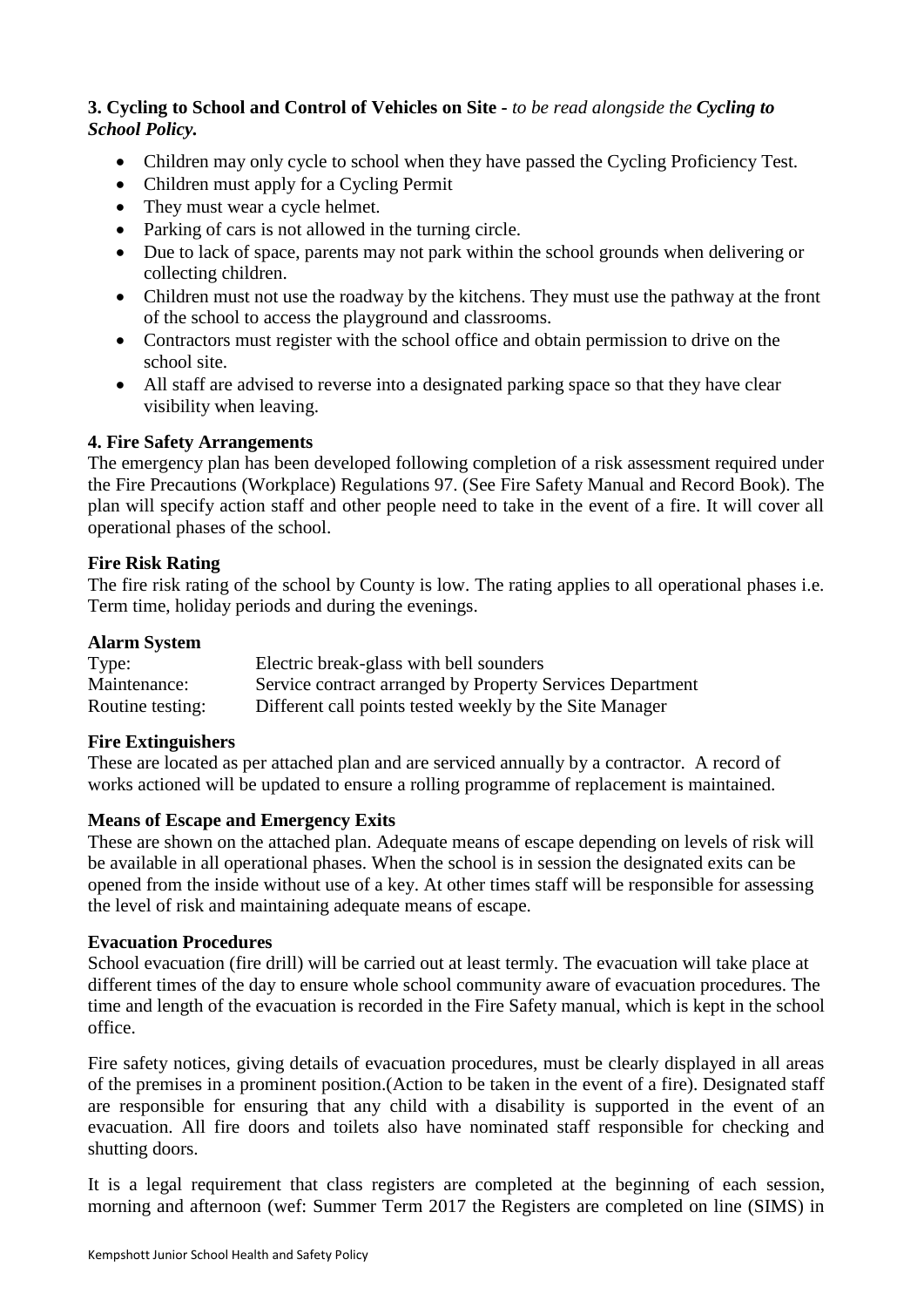each classroom and subsequently, checked promptly by the Admin staff in the school office. All staff, visitors and contractors must 'sign in' and 'out' on entering and leaving the building. Visitors should have access to the Health and Safety Information sheet and fire safety arrangements whilst on the premises. (Staff/Visitors file/Fire Register) It is the responsibility of the Reception staff to ensure the information is available and received.

**The Green Room** – the modular classroom, has an independent Fire Alarm system which is not linked to the main School Fire system, so it is important for this alarm bell/system to be tested in conjunction to the main school fire alarm on a weekly basis. All staff are required to sign in at Reception before entering the Green Room and likewise to 'sign out' upon departure. In the event of the Fire/Evacuation alarm being activated, a telephone call from the School Reception to the Green Room is made immediately, to ensure all occupants are aware of the emergency evacuation and a sweep of the building is undertaken upon evacuation, to ensure all staff and pupils have vacated the building.

The fire alarm bell is clearly audible, both internally and externally and the alarms are tested every week and a record is kept. The Fire Bell is to be activated for any other emergency evacuation incidents which may possibly arise, including bomb alerts. Fire exits are clearly signed and it is the responsibility of the Fire Safety Officer/Site Manager, to ensure exits are kept clear and free from obstruction and unlocked during occupation of the building. There is an additional alarm bell which is an intermittent alarm, and to be activated for any 'security lockdown emergency'. This also requires testing alongside the Fire Alarm. The procedure for the 'security lockdown' is covered in the School Emergency Management Plan.

Fire extinguishers are maintained annually and any necessary maintenance undertaken. A fire risk assessment is carried out annually and reported to the Governing Body.

## **People with Special Needs/Medical Needs**

Discussions will be held with people with special needs to see how their individual needs can be met. A **PEEP** Risk Assessment Form is completed annually or more frequently, as required if necessary. The school will work collaboratively with all those involved with supporting any child or member of staff, with special/medical needs, to ensure that the needs of pupils/staff with medical conditions are met effectively.

## **Fire Precautions**

- Do not store flammable materials near a source of heat.
- Ensure fire exits are always accessible, clearly marked and kept clear ready for emergency evacuation.
- Do not store spirits, paraffin, petrol or solvents (including Tippex) within reach of children and keep them away from direct heat.
- Keep matches in a locked drawer or a high shelf in a cupboard.
- Do not use naked flames as part of any free choice activity.
- Always closely supervise any activity, such as birthday celebrations, which use lighted candles.
- Keep material displayed/stored in corridors to a minimum.
- Rubbish and waste materials are not allowed to accumulate

No storage of combustible materials in unsuitable locations e.g. paint in boiler room

#### **Contractors**

The Head Teacher and/or Site Manager will liaise with contractors working at the school so that fire safety is not compromised during their activities. Contractors are expected to comply with the school's Health and Safety Policy and any instructions in work orders/specifications issued by the County Council.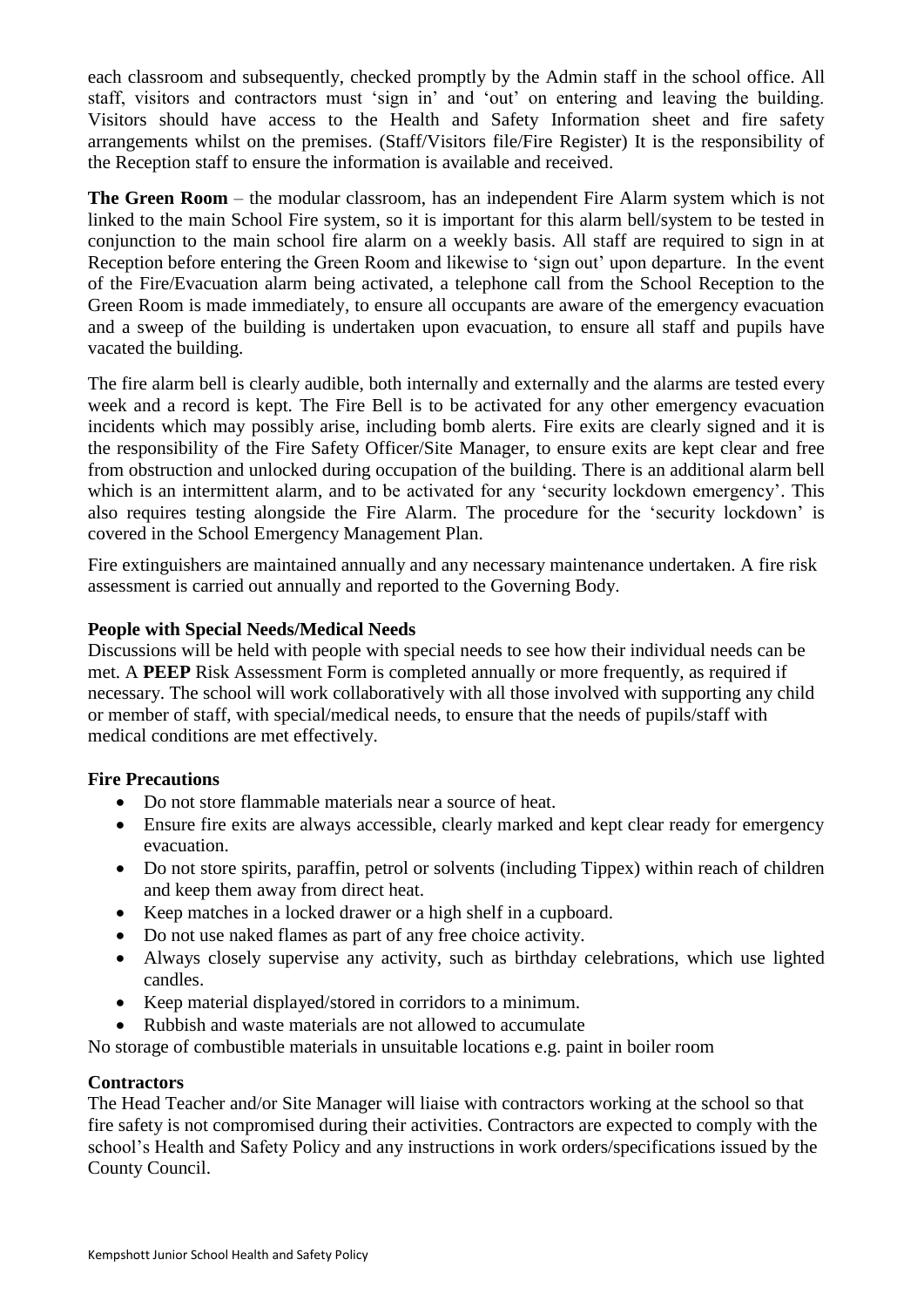## **Staff Training**

Staff training to be undertaken as part of Induction of new staff by a health and safety representative in school and at least on an annual basis unless changes in legislation.

## **Records and Monitoring**

Records will be kept of routine fire safety checks, drills, maintenance of equipment and staff training. Fire drills will be undertaken at different times of the day to ensure the school can be quickly evacuated in any eventuality including the Breakfast Club and the Afterschool Club. These will be monitored by the Head Teacher and Buildings, Health and Safety Committee once a term.

## **Review**

The plan will be reviewed following termly fire drills and if changes in layout or use of the building are made.

## **Fire Extinguishers**

If the fire is possible to control fire extinguishers placed around the building can be used except in the case of CHEMICAL or ELECTRICAL fires, which should be dealt with by the fire brigade. A member of staff should only use an extinguisher if they are confident and once all children have been directed safely out of the building.

#### **Fire Procedures**

- 1. The first person to notice or be notified of a fire should sound the alarm by breaking the glass of the nearest alarm.
- 2. The fire alarm is linked to the Fire Station, otherwise the Administrative Team, Head Teacher or Deputy should dial 999. Phones are situated in the office and Head & Deputy Head Teacher's office.
- 3. On hearing the alarm, Reception staff will telephone the 'Green Room' (modular classroom) to instruct their evacuation. Staff should direct children out calmly through the nearest door and accompany them to the assembly points marked on the lower playground.
- 4. Children in the hall should leave by the doors leading to the playground and proceed to the assembly point.
- 5. Office staff will leave the building with the Class Registers which they will give to the Teachers for a roll call. (It is essential that registers be updated when children arrive late.) The Staff and Visitors 'signing-in' Books should also be taken by the Admin Team, for a roll call.
- 6. The Head Teacher or Deputy Head Teacher will be responsible for ensuring that no children or staff are left in the building.

#### **Fire Procedures at Lunch Times**

On hearing the fire bell, the supervisory assistants will clear the hall and collect the children lined up in classes already outside to their assembly points. All toilet areas must be checked and fire doors shut as the building is cleared.

The Head Teacher or Teacher in charge will ensure that the building is empty and delegate the task of telephoning the fire brigade if required. N.B. Kempshott Junior School's fire alarm automatically alerts the Fire Station.

## **Breakfast & Afterschool Clubs**

On hearing the fire bell, the Club Supervisor and assistants will swiftly guide all of the children outside to the assembly point.

The Club Supervisor must ensure they have the Clubs Register with them for a roll-call and have the children's contact details with them also for when it is deemed necessary to contact the parents.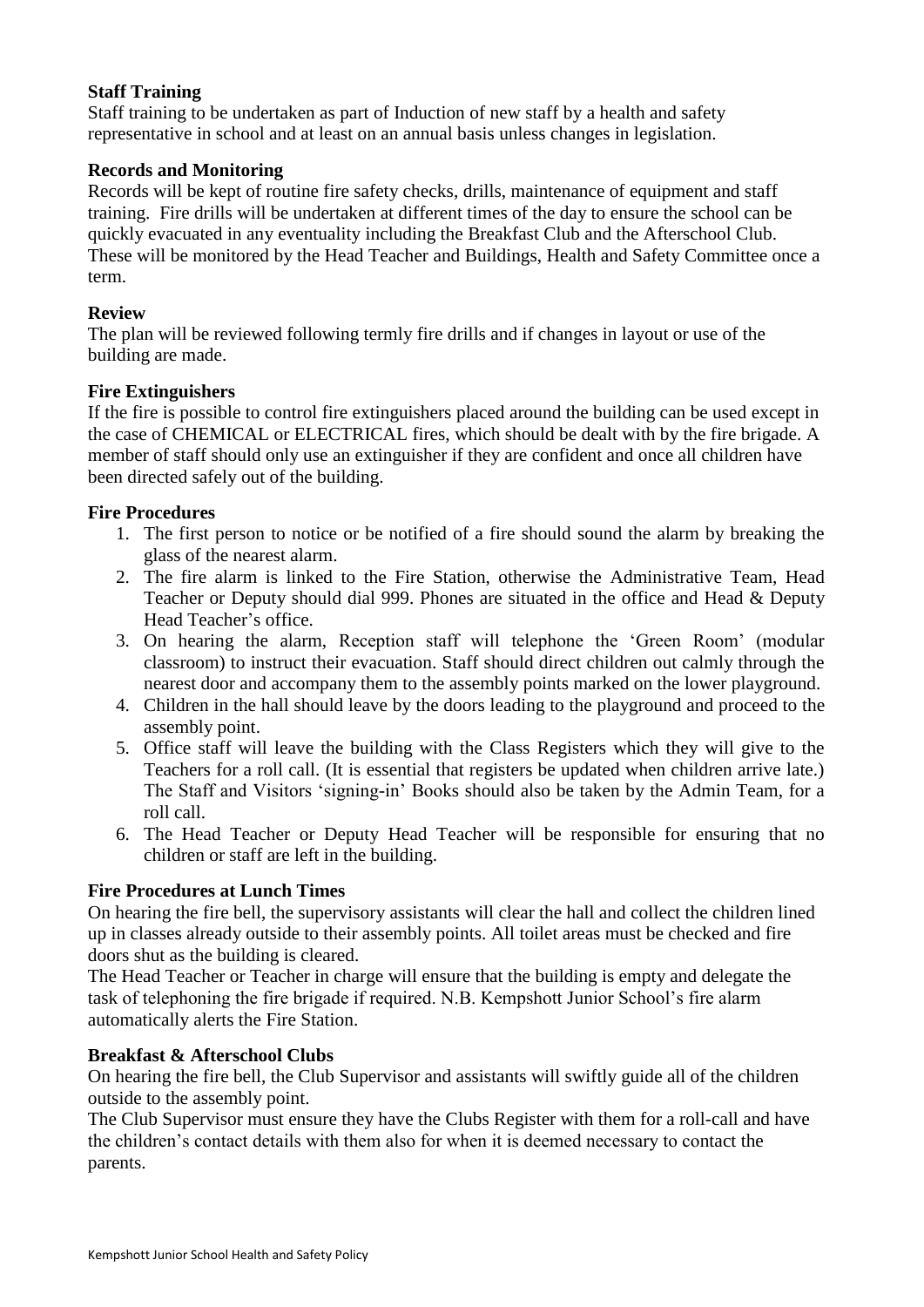## **NO ONE SHOULD BE ALLOWED TO RETURN TO THE BUILDING UNTIL IT IS DECLARED SAFE.**

#### **5. The School Hall**

### **Class Activities**

The class Teacher has a duty of care during any class activities in the hall. The school Policy for safety in PE must be observed and the class Teacher must make children, teaching assistants and other helping adults aware of the requirements of the Policy.

#### **PE**

Students must be supervised when taking a PE lesson involving gymnastic equipment. All children will change into suitable clothing for the activity in which they will participate. During PE lessons, long hair should be tied back. Teachers should, where possible change into appropriate clothing for outdoor games. (This sets a good example to children and allows a greater degree of manoeuvrability for demonstrating skills, or accessibility to a child should an accident occur). Teaching staff must insist on good behaviour in the hall at all times.

#### **Jewellery**

Children must not wear jewellery, which may present a risk to them or others. Ears that have only just been pierced should have the studs covered by micropore tape. Staff are not to remove earrings.

#### **Lunch Times**

Safety in the hall at lunch times is the responsibility of the senior supervisor and supervisory assistants under the management of the Head Teacher or other Teacher in charge.

The senior supervisory should ensure that supervisory staff are aware of the behaviour plans for each year group and the use of the outside equipment. The cook in charge is responsible for ensuring the hall floor is clean and safe for the afternoon session.

#### **Equipment**

All equipment is checked and serviced regularly and records are kept. Staff are requested to report any concerns to the Head Teacher or Health and Safety Representative.

#### **6. Materials and Tools**

The door to the caretakers room must be kept closed/locked at all times and cleaning/hazardous substances stored on a high shelf. Safety data sheets need to be updated regularly and a second copy kept in the office. Stock must be audited regularly and any excess stored in the locked store. Stock stored in the caretaker's store will be audited annually.

Any equipment in school should be used safely and for its intended purpose only. Equipment identified as defective should be taken out of use immediately and labelled accordingly. Administration staff should be informed immediately in order that arrangements for repair / replacement can be made swiftly. The Site Manager is responsible for security marking new equipment and the Admin team for entering them into the inventory log (kept in office).

#### **Electrical**

- Only authorised and fully qualified personnel are to install, repair or attempt to repair electrical equipment
- Where 13-amp sockets are in use, only one plug per socket is permitted
- The use of adaptor sockets and multi-socket adaptors is not permitted
- Protective outer sleeves of electrical cables are to be firmly secured within the plug
- Where the outer sleeve is not secure within the plug, and a wire is visible, a qualified person is to be contacted to rewire the plug correctly
- Electrical equipment that is known to be, or is suspected to be faulty must not be used and should be removed from use immediately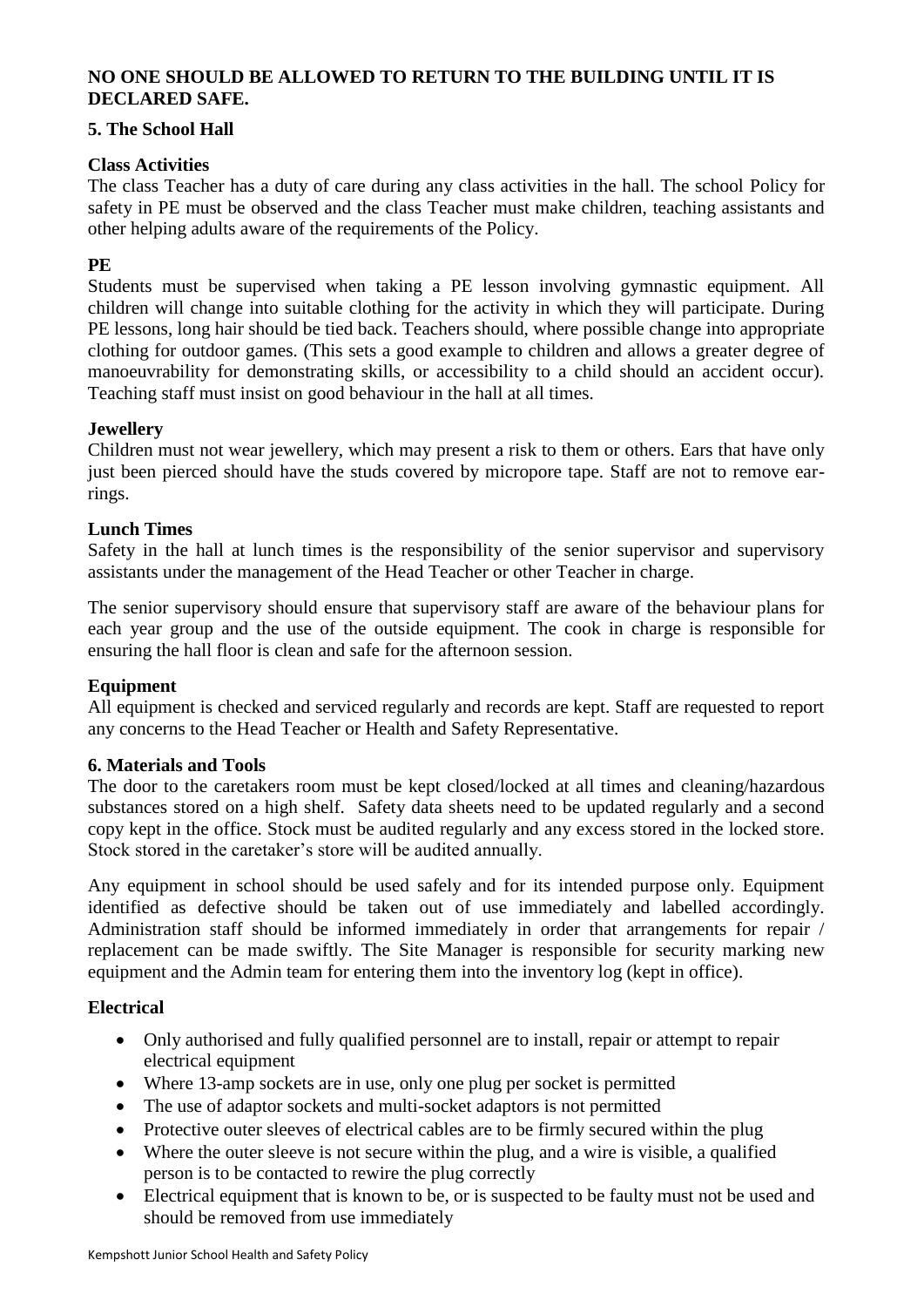- All electrical equipment must be tested annually by a qualified engineer
- All electrical equipment is to be inspected in accordance with the Electrical Policy
- Private electrical equipment is not to be brought onto the premises or used unless its use is approved by management and it has been tested
- Avoid trailing leads that may trip and from placing electrical equipment within 1 metre of water

When children are involved in using various materials and tools in the course of their work in Science and Design Technology, staff should take reasonable precautions to ensure safe working practices.

Children should be taught the correct use of tools, including scissors and be made aware of the possible consequences of their actions on others

Teachers should identify activities, which require close supervision eg. using tools, heating substances and such activities should have an adult ratio of 1:1 (if using saws) or 1:3 maximum, to ensure safety is a priority

If in an emergency the Teacher is required to leave the room and no other adult is present to supervise, the children should stop work and all dangerous tools should be removed.

Children should be trained in the necessary aspects of personal hygiene and good work practices e.g. Care of tools and clearing away, wearing of protective gloves when working with soil

Avoid trailing leads that children and staff may trip over and from placing electrical equipment near water.

Ensure extinguishers / damp cloths are nearby if working with candles and that children are protected from heat sources such as the cooker

Be aware of warning symbols on products and ensure all materials and tools are stored safely

Children should not be asked to plug/unplug mains equipment

Teachers should be aware of the need for safe storage of pins, staples and staple guns

Further guidance can be obtained from 'Make it safe – safety guidance for the teaching of Design Technology at Key Stage 1 and 2" produced by the National Association of Advisors and Inspectors in Design Technology and the Science Guidance Cards (these indicate safety guidelines for each area of the science curriculum and half termly units of work indicate the appropriate guidance for staff to use) which can be found in the Resource Room.

## **Hazard Reporting Procedures**

Staff should be alert to hazards at all times and report any concerns immediately to the Head Teacher or Deputy Head Teacher.

Slips, trips and falls account for a high percentage of injuries in school. It would be unrealistic to expect children not to fall, particularly at playtime. However, staff should be alert to, and report, any condition considered hazardous. Such conditions can include uneven surfaces, holes, wet or slippery surfaces, worn carpets and trailing cables.

## **Control of Substances Harmful to Health (C.O.S.H.H.)**

- 1. A risk assessment of substances hazardous to health is carried out on an annual basis by the H & S Representative/Site Manager.
- 2. Data sheets, relating to the cleaning agents / chemicals in use, are provided by the LA or the Cleaning Agency. All harmful substances must be appropriately labelled and stored out of the children's reach.
- 3. In term time, the Site Manager's cupboard should be kept locked during the school day.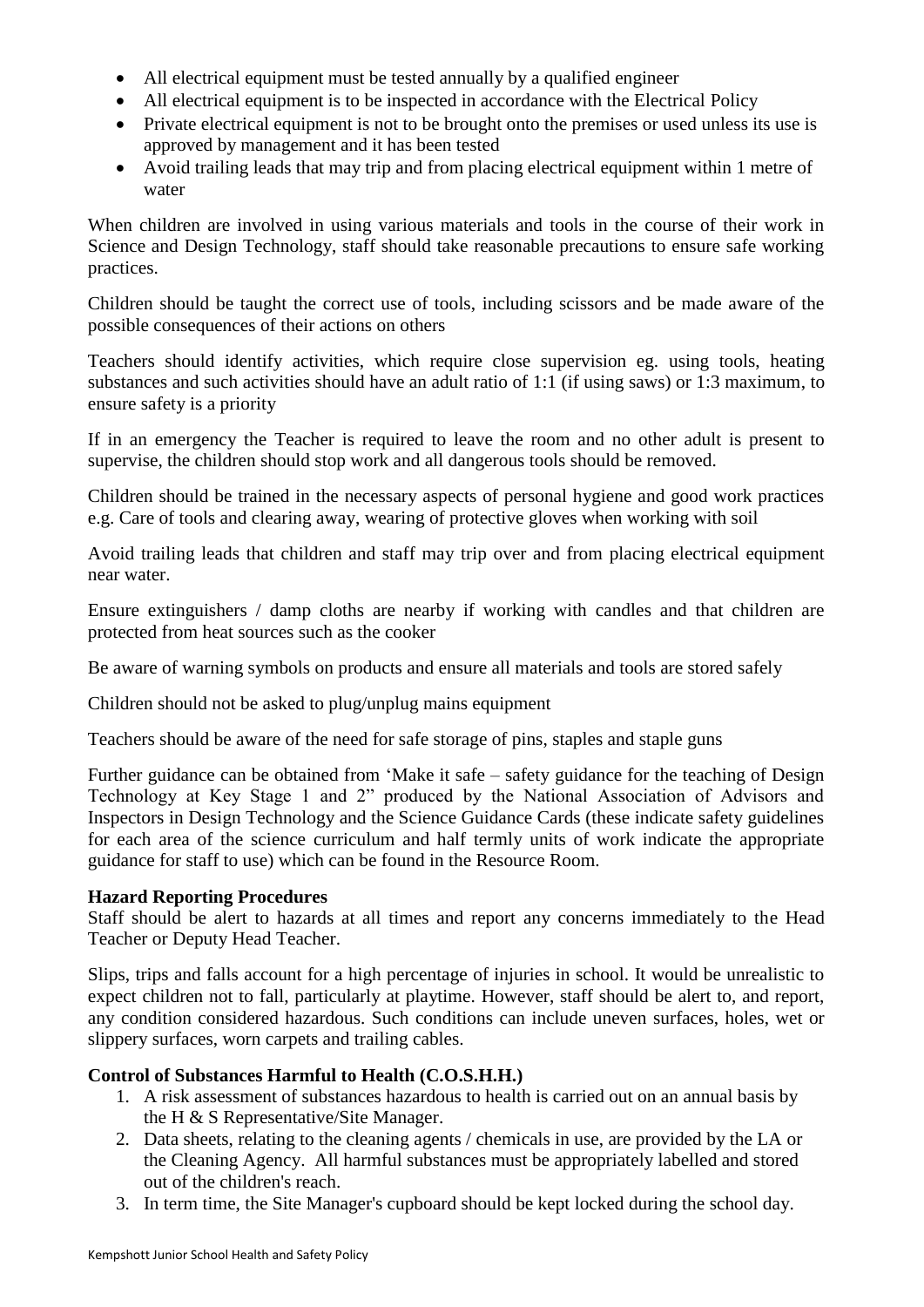- 4. Protective gloves should be worn when using cleaning agents or substances which have been deemed hazardous.
- 5. No new materials or chemical substances are to be brought into use unless a COSHH assessment under the Control of Substances Hazardous to Health Regulations 2002 has been carried out and clearance given for use by the Head Teacher
- 6. Staff must not attempt to use a harmful substance unless suitably trained to do so.

## **Defective Equipment**

- Defects in equipment must be reported to the management
- It is to be removed from use and quarantined immediately and it is to be clearly marked as faulty until its repair or replacement
- A report is to be entered in the on-site Equipment/PAT Log

#### **Legionella Safety**

All procedures to prevent an outbreak of Legionnaires Disease are laid down in the Legionella Guidance/Legionella Log Book and these requirements (according to Children's Services) are to be followed at all times.

## **7. Off-Site Activities**

#### **Approval**

Approval for any off-site activity must be sought from the Head Teacher to whom the authority to approve off-site activities has been delegated by the governing body. A detailed form must be filled in by the group leader, which is on the network. It is recommended that staff visit the proposed site ahead of any visit to assess any potential risks. Trips should be recorded on the EVOLVE website, which provides nationally accepted good practice and procedures. County require all information regarding the trips to enable them to support the school, in the event of emergencies.

#### **Supervision**

Each group of children shall be accompanied by at least one suitable adult (DBS cleared) and the overall ratio of adults to children will be a maximum of 8 children to 1 adult (this will be amended for children aged under 5 when the ratio will be 6 children to 1 adult – HCC Guidance).

If the group has children with particular needs, then the above ratio will need to be adjusted accordingly to allow appropriate supervision for all. Guidance will be sought before undertaking the trip from the Head Teacher on an agreed ratio.

A minimum of 2 adults should accompany any group larger than 8 children leaving the school site.

Parents/assisting adults must be fully informed by the supervising Teacher concerning their role and any other relevant information. Adults helping in school are required to complete DBS forms to ensure they comply with the regulations. Until confirmation is received confirming their suitability, they must work under the supervision of an employee of the school and are NOT allowed to work with the children out of sight of this adult.

#### **Travelling Arrangements**

On a visit involving transport, the following should be accessible:

- Plastic gloves.
- First aid kit contents to be checked before trip.
- List of adults and children travelling on that transport, school name/address/contact number.
- Drinking water and cups.
- Sick bags, paper towels and tissues.
- Change of clothes.
- Plastic bags.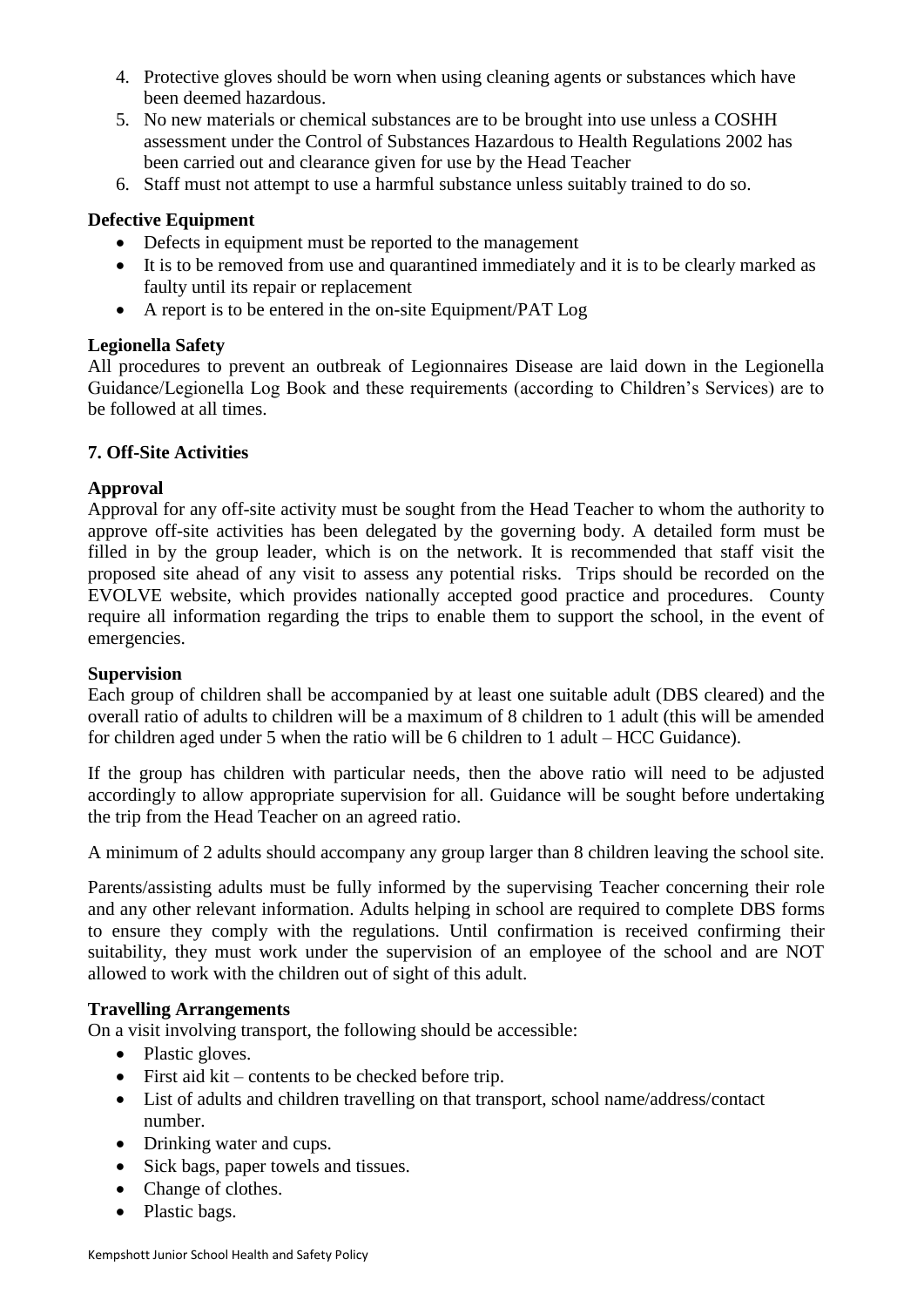- Medication for individual children as appropriate.
- The Teacher in charge will ensure that a laminated copy of action necessary in the event of a serious accident is in the vehicle.

A coach company recommended by HCC and having seat belts fitted will be used. By law responsibility rests with the driver to ensure children under 14 use the lap belts but staff are also requested to offer assistance with young children where necessary and to check that everyone is belted up prior to departure. Children should not sit in the front seats of the coach or the centre of the back seat. They should not be seated next to an emergency exit.

Supervising staff must be spread throughout the coach to minimise the risk of all adults being injured. A head count needs to be completed at varying times during an off-site trip to ensure all children are safe and prior to the departure from school and the return journey.

An off-site visit form must be filled in prior to leaving the school and a copy left in the office with the children's contact details. Any visit off-site must be approved by the Head Teacher. A mobile phone will be carried by a member of staff when off site.

## **Private Cars**

Staff and parents will be asked to complete a form giving confirmation of appropriate car insurance/MOT/Tax. All parents will be informed if private cars are being used to transport children off site and appropriate permission sought for the child/ren to travel in the car. All children must wear seat belts and be seated in the rear of the car with an appropriate child restraint / booster seat.

## **Parental Permission / Information**

Parents will be asked to provide written permission for children to leave the site and give an emergency contact number for that day. They will be asked for any important medical information.

They will be given the following information:

- Dates, times of departures and return.
- Methods of travel.
- Destination with contact telephone number.
- Name of group leader(s).
- Aim of visit/activities planned.
- Cost of voluntary contribution.
- Method of payment.
- Appropriate clothing/lunch arrangements.

## **Records of Groups Off-Site**

The Group leader must ensure that:

- 1. Any accompanying adult has a list of their group including any important medical information and contact details for the day
- 2. If the Headteacher is accompanying the trip, a member of SLT remaining at school, will inherit the responsibilities in the event of an emergency.
- 3. All details relating to accompanying adults e.g. contact numbers must be left with the school office
- 4. More than one adult (and one adult in each vehicle if there is more than one) and the school office have a list of who is travelling in each vehicle (vehicle registration details to be held in school), including adults, and the phone number of the base contact (usually the school office) (Form 1)
- 5. If the party is travelling on two or more coaches, it should be clear on the official list of children and adults who is travelling on which coach.
- 6. A mobile phone must be carried by the group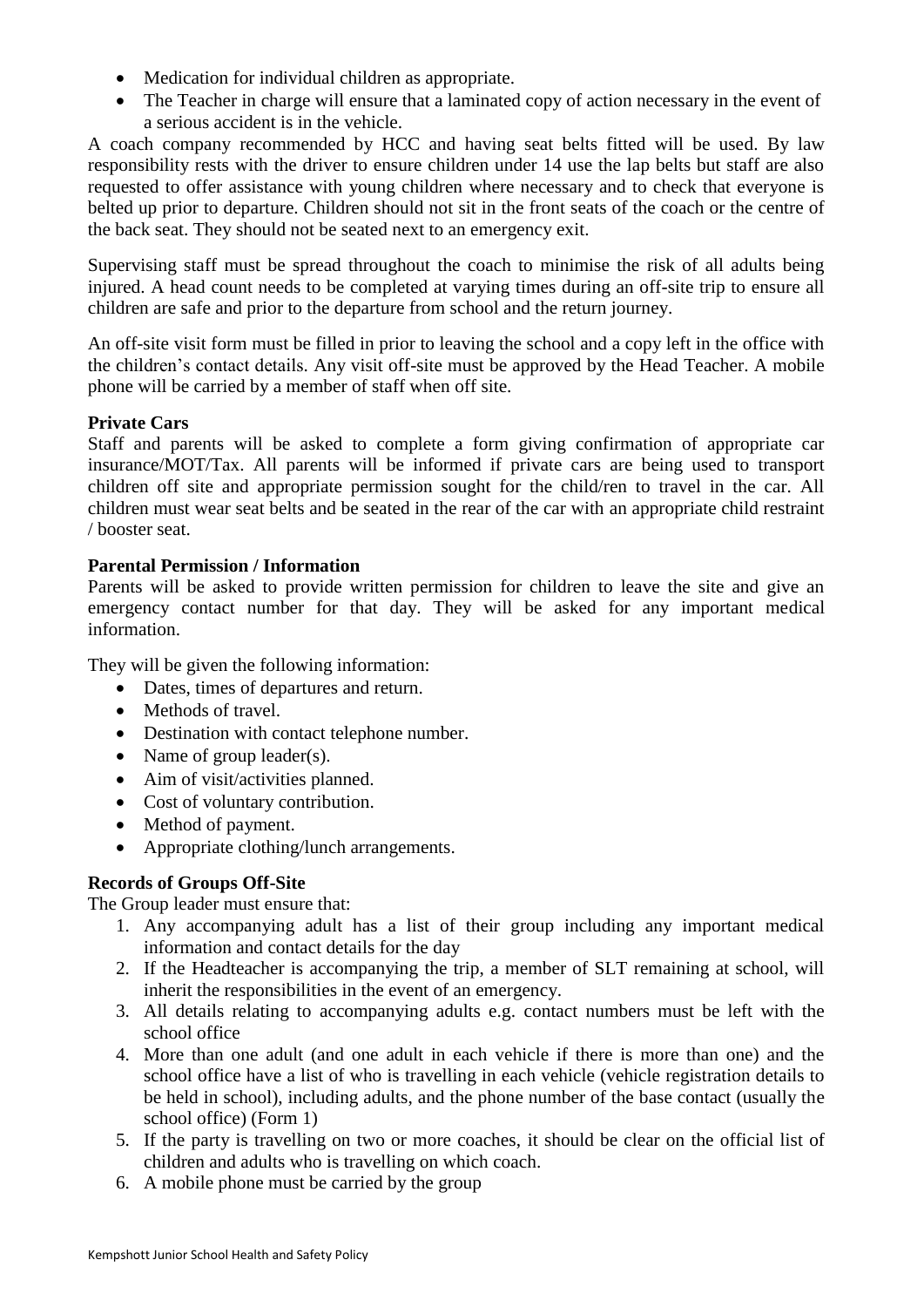7. With very local/routine activities e.g. walking to the church, only a clear record of who is off-site and with whom is necessary (signed permission for the academic year is sought each September and a record retained in each child's file in the school office)

#### **Emergency Action**

The group leader must be responsible for contacting school, should the need arise. The Head Teacher will be responsible for initiating emergency procedures in the event of an accident.

#### **8. Outside Play Equipment**

This equipment is provided for the use of Kempshott Junior School children during the school day only when supervision is available. It is not available to siblings or at times before or after school with exception of children attending the Breakfast and After School Club.

Children will be offered opportunities to use the equipment as part of their PE lessons or structured play activities under the close supervision of the class Teacher if wearing the appropriate clothing and that weather conditions are suitable.

Opportunities will be given for free exploration of the equipment during play/lunch time on a class rota basis.

All equipment is checked and serviced regularly and records are kept. Staff are requested to report any concerns to the Head Teacher or Health and Safety Representative.

The following safety considerations must be followed:

#### **Induction**

All children will be introduced to the correct use of the equipment by the class Teacher as part of a programme of class lessons. No class will be allowed to use the equipment at playtime until the class Teacher is satisfied that they are demonstrating awareness of the procedures for their own and others' safety. Class Teachers should train the children to respond immediately to a pre agreed signal to cease activity and stand still. This will enable action to be taken in case of an accident.

#### **Weather Conditions**

The equipment will not be used when it is slippery. The Site Manager or Class Teacher on duty should check this before allowing the children to commence using the equipment. This check should also be carried out at lunchtime by the Senior Supervisor or her deputy.

## **Supervision**

Children must be made aware of the importance of NOT using the equipment without an adult present.

At lunch time a Supervisory Assistant will be positioned close to the outdoor play equipment at all times when children are using it and a second and third assistant should be responsible for children on the two playgrounds. Should this level of supervision become unavailable, children should be instructed to cease use of the play equipment. All adults with a supervisory role will be given instruction on the correct usage of the equipment by the Health and Safety Representative.

## **Clothing**

Parents will be asked to provide plimsolls or trainers when children are using the equipment. All clothing must be fastened and adults assist children to ensure that they are safe e.g. trailing belts, scarves.

#### **Behaviour**

All children have agreed the behaviour code with their class Teachers to ensure safe use of the equipment. A child or group of children who misuse the equipment in any way so as to cause risk to themselves or others will be prevented from using the equipment on that occasion. Children who persistently fail to achieve acceptable standards of behaviour on the playground will also be prevented from using the equipment when it is the next session for their class.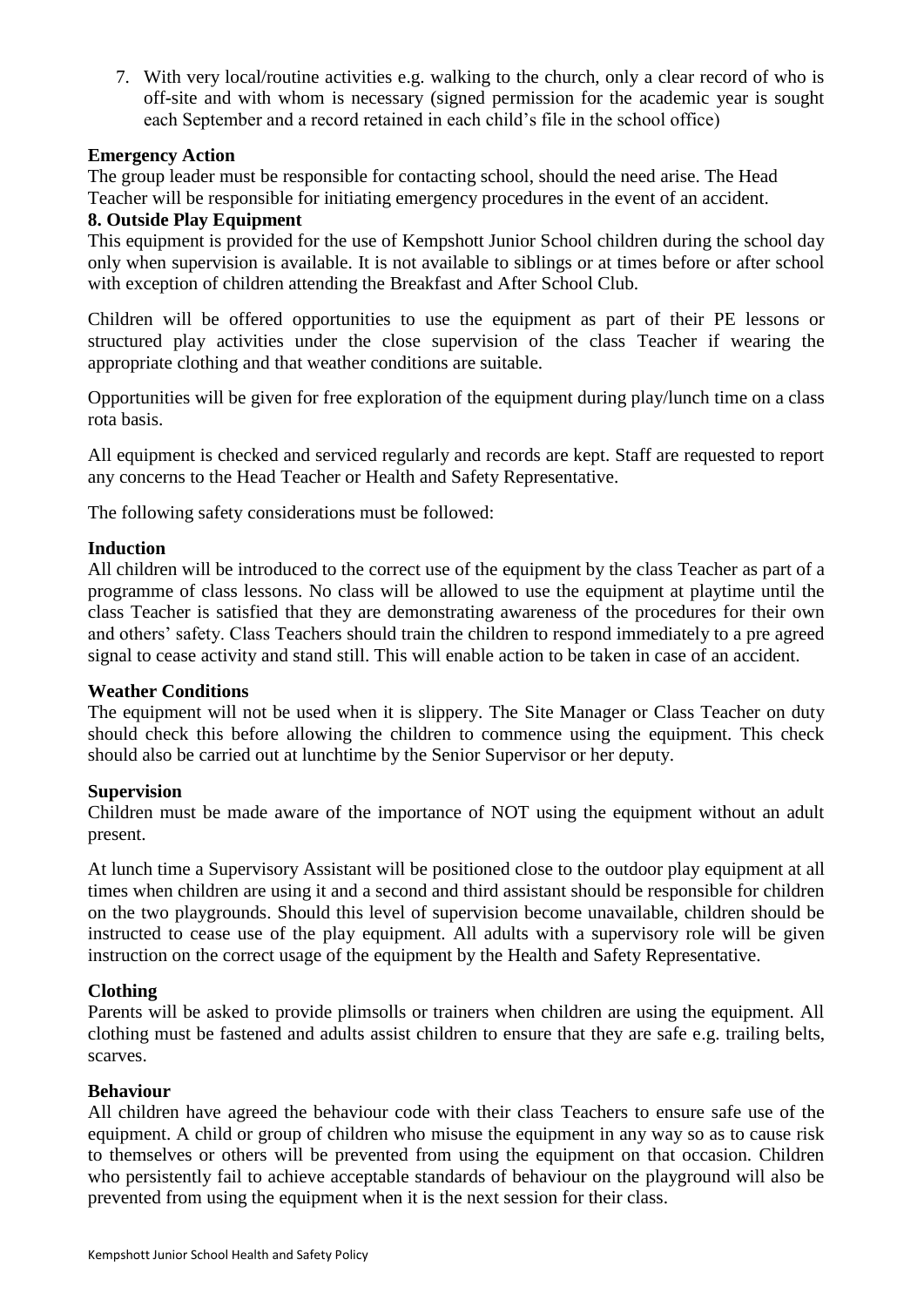## **Maintenance**

The equipment is checked regularly each month and maintained by the site manager but undergoes annual inspection/repairs also.

#### **9. Pond**

- The gate to the pond is always kept locked and key is kept in the main office.
- The key is collected and returned to the office at the end of each teaching session (the gate is kept locked while adult supervises return of group and collects new group).
- Children are always supervised by an adult in a group of no more than 6 if the adult is alone.
- Expectations for behaviour are discussed with the children prior to going into the pond enclosure in line with the behaviour Policy.
- The learning objective of the session is shared with the children.
- Footwear and clothing is checked to ensure no hazards.
- Adults model use of equipment to children and explains use/purpose.
- If an incident occurs, the adult escorts group and returns them to class locking gate on exit.

#### **10. Site Security**

The Site Manager inspects the site each morning to ensure it is a safe environment before the children arrive.

All visitors to school are asked for D & B (Disclosure & Barring) clearance (previously known as CRB) and requested to SIGN IN and OUT at the office.

The office is clearly sign posted.

All visitors are given a VISITORS BADGE to wear (colour coded according to their D & B status) so that staff can easily identify those with authorised access.

Staff are requested to CHALLENGE ANYONE seen in or around the building not wearing a Kempshott Junior School visitor's badge or to report any concerns to the office. (It is acceptable that there are certain times i.e. following an event, when a lot of parents are in the building to collect the children from the school hall or classrooms and they will not be wearing ID).

Staff should not allow anyone to remove a child from the premises unexpectedly without first checking with the office that permission has been given.

Children should be frequently reminded by staff of the need to keep themselves safe and how to go about it.

All children are released by a member of staff at the end of each day. Any child who is not collected at the end of the day is to be brought to the office.

Any delivery or visitor is only able to access entry to the building through the main door which has a keypad entry system.

All vehicles remain in the car park unless permission has been given by The Head Teacher/ Deputy Head Teacher to enter the site and appropriate precautions taken (ensuring all staff are made aware and children are supervised to ensure their safety).

If a child arrives after registration, the parent must report to the office and sign their child in. The class register is then amended by the office staff.

If a child is collected before the end of the day, the parent is required to sign the child out in the office.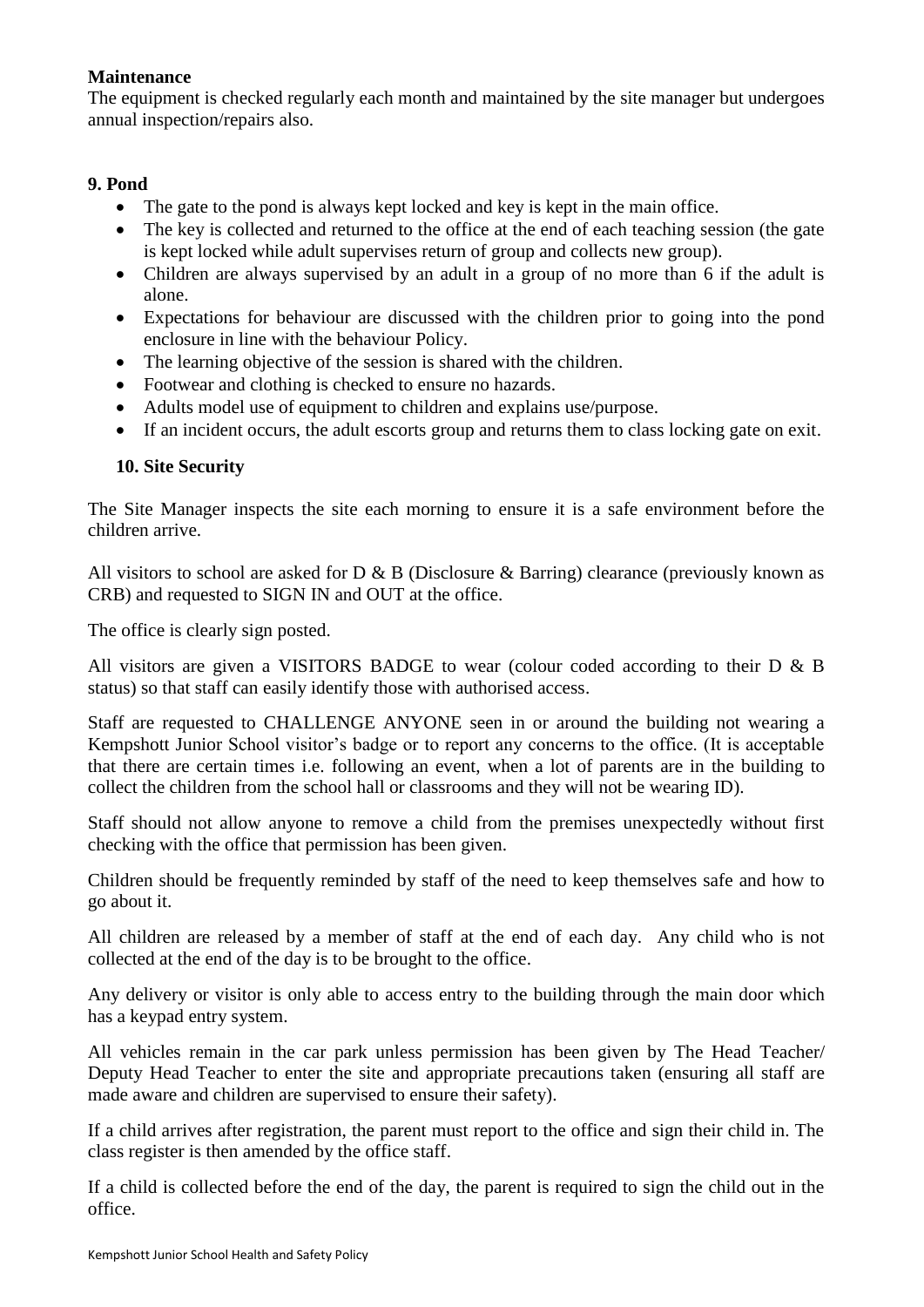Contractors are responsible for their own safety and must be made aware of the need to observe safe procedures when ever on site. Permission is required before a vehicle is brought onto the school site.

All gates to the site are locked at the end of each day.

At weekends the school's 'Key-holding and Alarm Response Service' will patrol the school as required.

#### **Stranger Alert**

On notification of a possible "stranger alert" in the area, all staff will be informed. At the end of the school day, each class Teacher must ensure that all children are collected by a known adult from the playground.

Stranger Alert notifications are displayed on Staff Room wall.

#### **11. Supervision Before and After School and Playtime/Lunchtime**

#### **Morning Duty (before school starts)**

- All members of staff are on duty from 8.40am each morning
- Play equipment is not to be used by any child before school and appropriate notice given to parents through newsletters
- Children walk into school sensibly on arrival
- All gates and external doors to be shut at 8.50am by the Site Manager
- All children who arrive on school site after 8.50am to be signed in by parents.

#### **Playtime/Lunchtime**

- Two members of staff are always on duty on the playground
- During the Summer Term the children are allowed on the field and this area, along with the Woodland Walk, which is an extension of the school field, is also supervised.
- Classroom assistants are on duty in the classroom if it is wet play in the mornings. At lunchtime all classes have a nominated supervisory assistant.
- Staff on duty should ensure that children behave appropriately and safely and apply the behaviour plans. Any problems are recorded on a classroom incident sheet (if indoors) or playground incident sheet (located in the office) at the end of play time and the class Teacher informed.
- Injured children are sent to Medical Room/designated first aider accompanied by a friend for first aid.
- A message signals the end of playtime. On hearing this, the children line up and make their way sensibly into school.
- No one is left outside.

Staff collect the children from the playground and/or will leave the staff room in plenty time to ensure safety of movement around the doors and corridors prior to entering the school.

## **12. Car Park and Control of Vehicles on Site**

The car park is for school staff and invited visitors. The sign on the front gate clearly indicates that parking in the car park is not allowed unless permission is sought from the Head Teacher on medical grounds or for loading/unloading.

Parents are regularly informed through newsletters that parking on the school site is not permitted. Parking bays are demarcated to ensure staff park appropriately.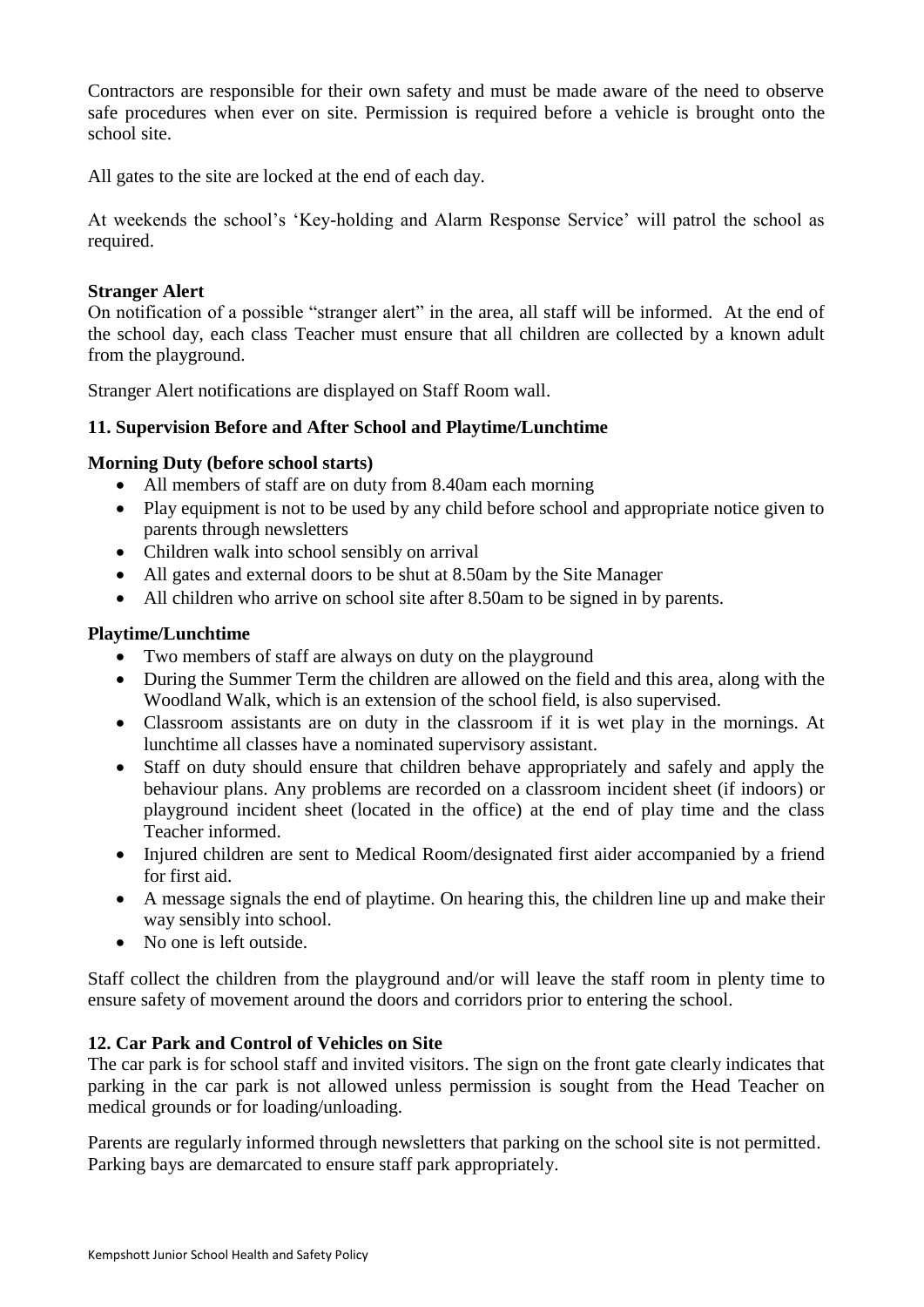Parking is not allowed in front of double gates to allow access for emergency vehicles at all times. Vehicles parked here are politely asked to move.

Access to the front of the school is closed during peak periods to prevent vehicle activity turning / parking on school property whilst children are on site.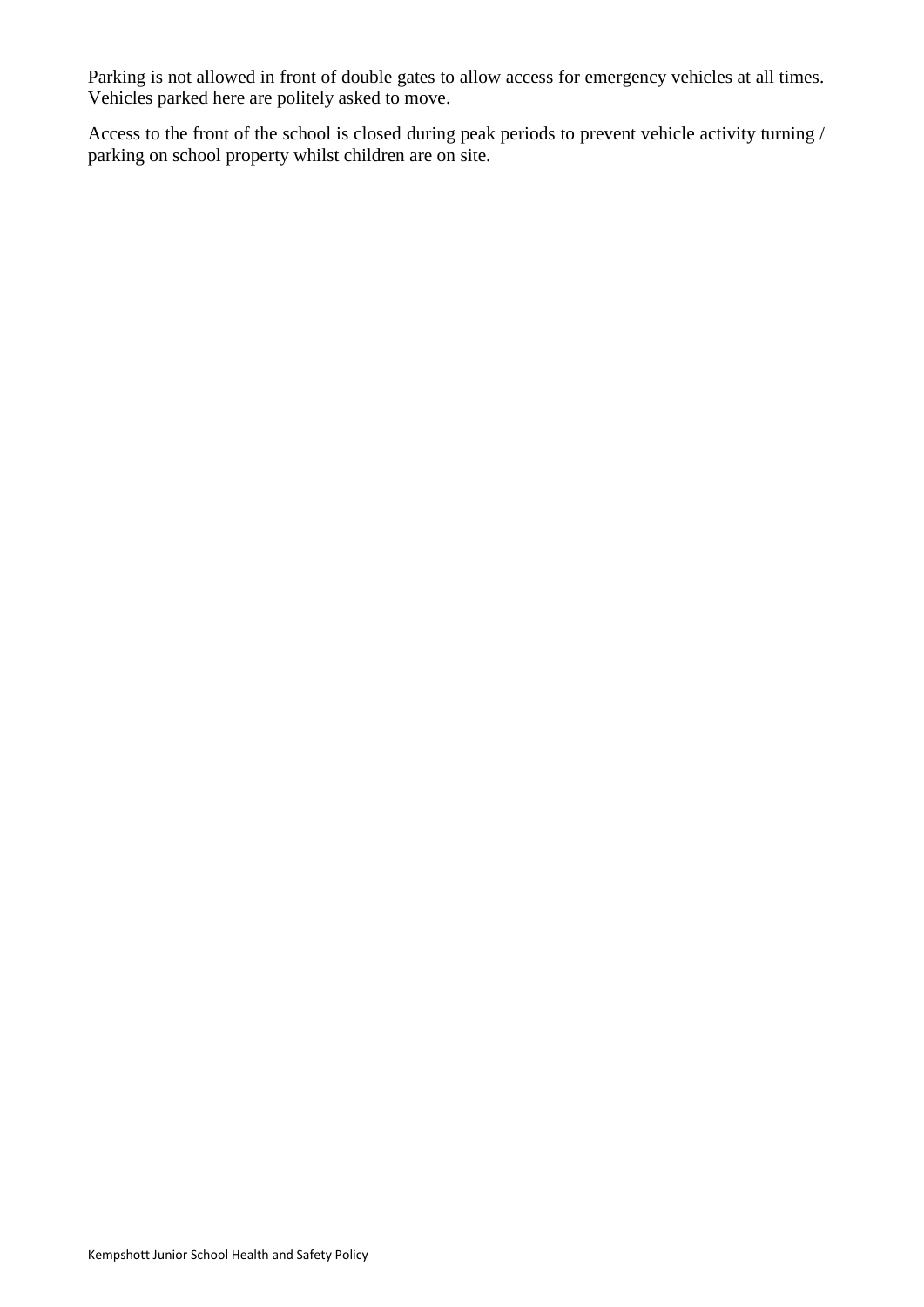## **13. Staff Health and Welfare**

## **Safe Working Procedures**

All staff must ensure that safe working procedures are developed through:

- Risk assessing the tasks.
- Identifying the hazards.
- Defining a safe method of work.
- Documenting the assessment.
- Implementing the safe system of work.
- Monitoring the safe system of work.
- Reviewing the assessment and method statement.

Once developed, safe working procedures must be circulated to protect all personnel working within the school from risks to their health and safety. They must familiarise themselves with laid–down procedures and ensure that personnel under their control are fully aware of these procedures.

## **Personnel on Site**

#### **Visitors**

- It is the duty of all of the personnel within the school to ensure the health and safety of all visitors
- All visitors must sign into the school at reception and wear a visitor's badge and sign out again when leaving
- No visitors are allowed through the security door without gaining permission from the reception staff
- Visitors are to be accompanied to their destination as appropriate
- Appropriate personnel are to be made aware of visitors to the unit/centre/school
- Visitors are not permitted to enter unauthorised areas of the school
- It is the duty of everyone to ask strangers in the building to state their business

## **Contractors**

- Contractors are to report to the Reception upon arrival and departure
- Contractors are to be provided with a H  $\&$  S brief immediately upon arriving, prior to them commencing their work.
- Contractors must comply with the school's safety policies and safe working procedures
- If there are any breaches of safety, then these must be reported to the school head at the earliest opportunity.
- All contractors are to be appropriately supervised at all times.
- Contractor risk assessments and safe working systems are to be inspected prior to work commencing.
- Appropriate supervision will need to be determined dependent upon the type of work, levels of perceived risk and length of time that the work will take to complete.
- Contractors are responsible for their own safety and must be made aware of the need to observe safe procedures whenever on site.
- Contractors must be shown the Asbestos Register and asked to sign it.
- All cleaning chemicals will be stored in secure, locked storage at all times.
- Hot drinks are only consumed within the staff room and offices during the school day and if taken to other areas when children are present, safety covers/mugs are used.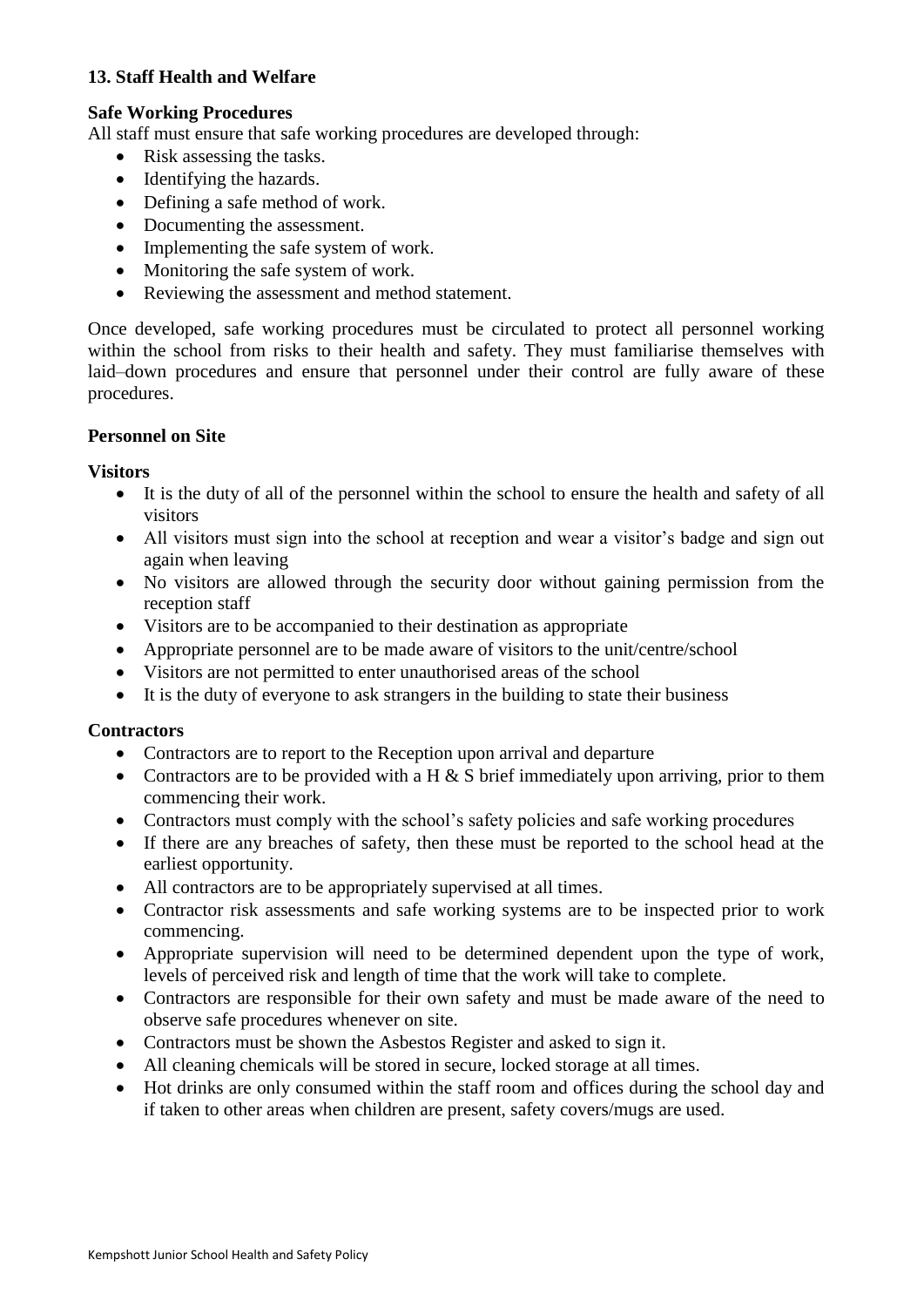#### **Stress**

- Any member of staff who feels they may be suffering from stress should discuss their concerns with either the Head Teacher or the school's health and safety representative as soon as possible. The Head Teacher will discuss the matter with the person concerned within 24 hours of the issue being raised, where physically possible.
- A free and confidential counselling service is available to all HCC employees.
- All employees have been given a copy of the Hampshire County Council publication 'Your Guide to Managing Stress'.
- A list of emergency contact names and phone numbers for all staff is held in the school office.

## **Lone Working**

- All lone working is to be approved by the Head Teacher.
- Lone working risk assessments are to be sought/carried out prior to any lone working. Please refer to the Lone Working School Policy.
- The appointed communication link is to be available at all times.

#### **Safety**

- All staff have a responsibility to be mindful of their own safety when putting up displays and moving equipment or furniture.
- Staff should not climb on chairs or tables. A stepladder/kick stool is available for use and is stored in the shared area.
- Both staff and children should take care when moving or lifting equipment. If in doubt seek help. (See notes re PE in curriculum section of this document).
- Information on safe lifting techniques is provided in via E- Learning/Site Manager who provides practical training on an annual basis or as directed by the Head Teacher.

## **Moving and Handling**

- Personnel are not to lift, drag, push or carry heavy or awkward loads unless training has been undertaken and a moving and handling risk assessment has been carried out.
- Where any doubts exist about the handling of awkward or heavy loads, then advice is to be sought from management prior to any manual handling operations commencing. Safe lifting techniques is provided via E- Learning/Site Manager who provides practical training on an annual basis or as directed by the Head Teacher

## **Violence**

- Staff should always take steps to minimise the possibility of violence in school.
- Parents who are known to be violent or aggressive should never been seen by staff unless another adult is present.
- There is a security lockdown procedure for emergency incidents, including the possibility of a dangerous intruder. An intermittent alarm is activated which will alert staff and pupils to swiftly return to their classrooms remaining as quietly as possible until the school is declared safe – see Emergency Management Plan.

## **VDU Operators - P.C's/Laptops**

• Admin staff using VDU computers should vary their work routines, carry out desktop risk assessments and follow guidance on regular eye tests.

## **Safety Note on Using Interactive Whiteboards in the Classroom**

All suppliers of interactive whiteboards are required to provide health and safety advice regarding the safe use of projectors which complies with requirements under section 6 of the Health and Safety at Work Act.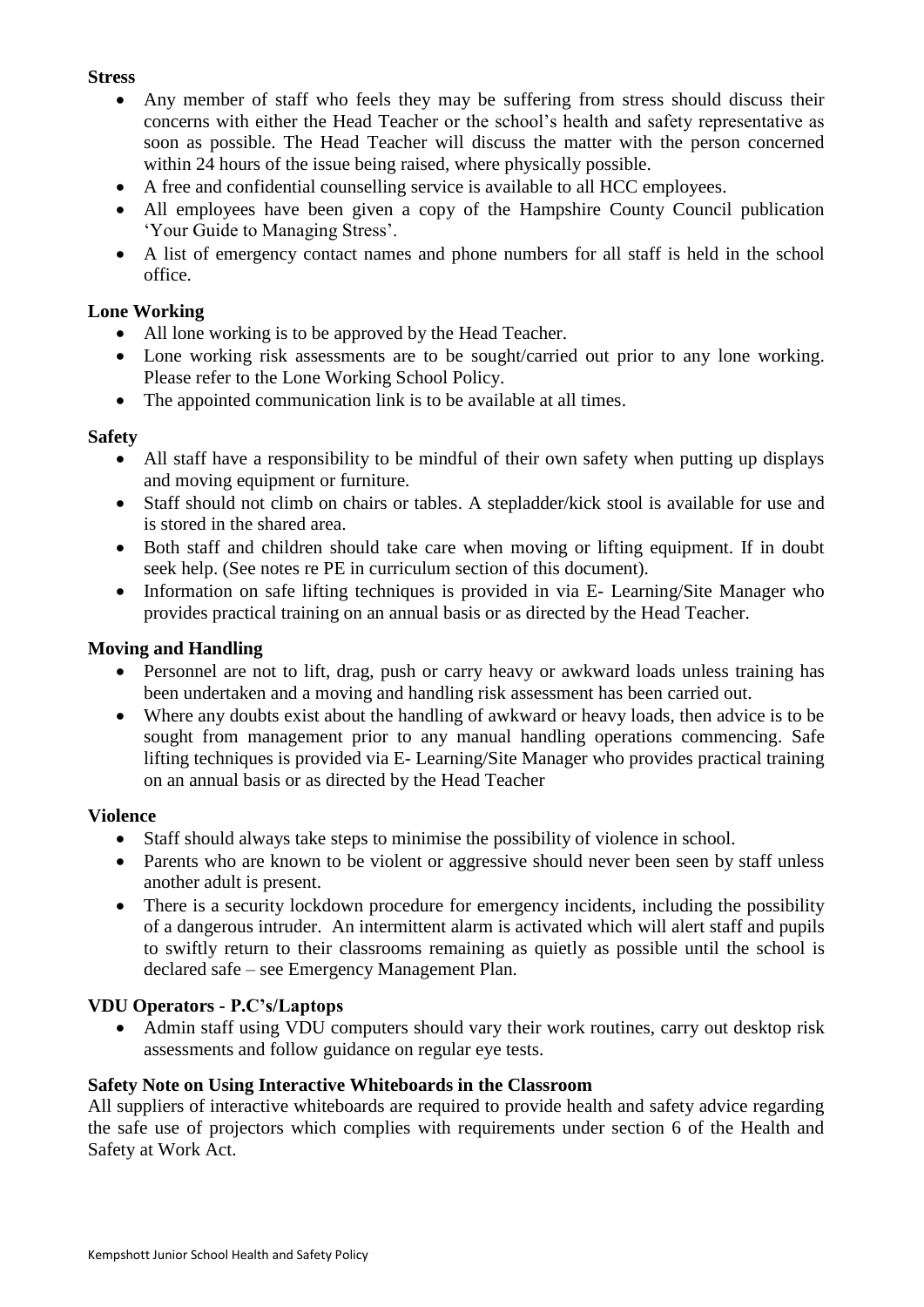It is important to be aware of the health and safety implications of using projection equipment, such as interactive whiteboards, in the classroom, particularly if children and Teachers might be standing in front of the beam to present to the rest of the class. All projectors, if misused, have the potential to cause eye injury, and hence some simple guidelines should be followed:

- It must be made clear to all users that no one should stare directly into the beam of the projector.
- When entering the beam, users should not look towards the audience for more than a few seconds.
- Users should be encouraged to keep their backs to the projector beam when stood in the beam.
- Children should be supervised at all times during the operation of the projector.

It is generally accepted that a maximum of 1500 ANSI lumens is adequate for projection equipment in most classroom environments, except in the most extreme ambient lighting conditions, where it is advised that window blinds are used rather than increasing the brightness of the projector.

When purchasing or using projectors for purposes where there is likely to be a person standing in front of the beam, consideration should be given to the use of a method of brightness reduction, such as a neutral density filter or brightness adjustment facility. These modifications can be removed or adjusted for other purposes such as cinema projections, where there is not an intention that someone will be stood in front of the beam, so allowing the projector to be used to its full image quality potential.

It is recommended that health and safety notices are posted adjacent to interactive whiteboards. Although the content or posting of such notices is not a requirement under law, it should be considered as best practice.

## **Computer Projectors — Advice from the HSE**

Along with the Health and Safety Commission (HSC), the Health and Safety Executive (HSE) is responsible for regulating the risks to people's health and safety in the workplace. This information is also available on the DfES website.

## **Guidelines**

Employers should establish work procedures for Teachers/lecturers and pupils/students and give instruction on their adoption so that:

- Staring directly into the projector beam is avoided at all times.
- Standing facing into the beam is minimised. Users, especially pupils and students, should try to keep their backs to the beam as much as possible. *In this regard, the use of a stick or laser pointer to avoid the need for the user to enter the beam is recommended*.
- Pupils and students are adequately supervised when they are asked to point out something on the screen.
- Employers should also try to ensure that projectors are located out of the sight line from the screen to the audience; this ensures that, when presenters look at the audience, they do not also have to stare at the projector lamp. The best way to achieve this is by ceiling-mounting rather than floor— or table-mounting the projector.
- In order to minimise the lamp power needed to project a visible presentation, employers should use room blinds to reduce ambient light levels."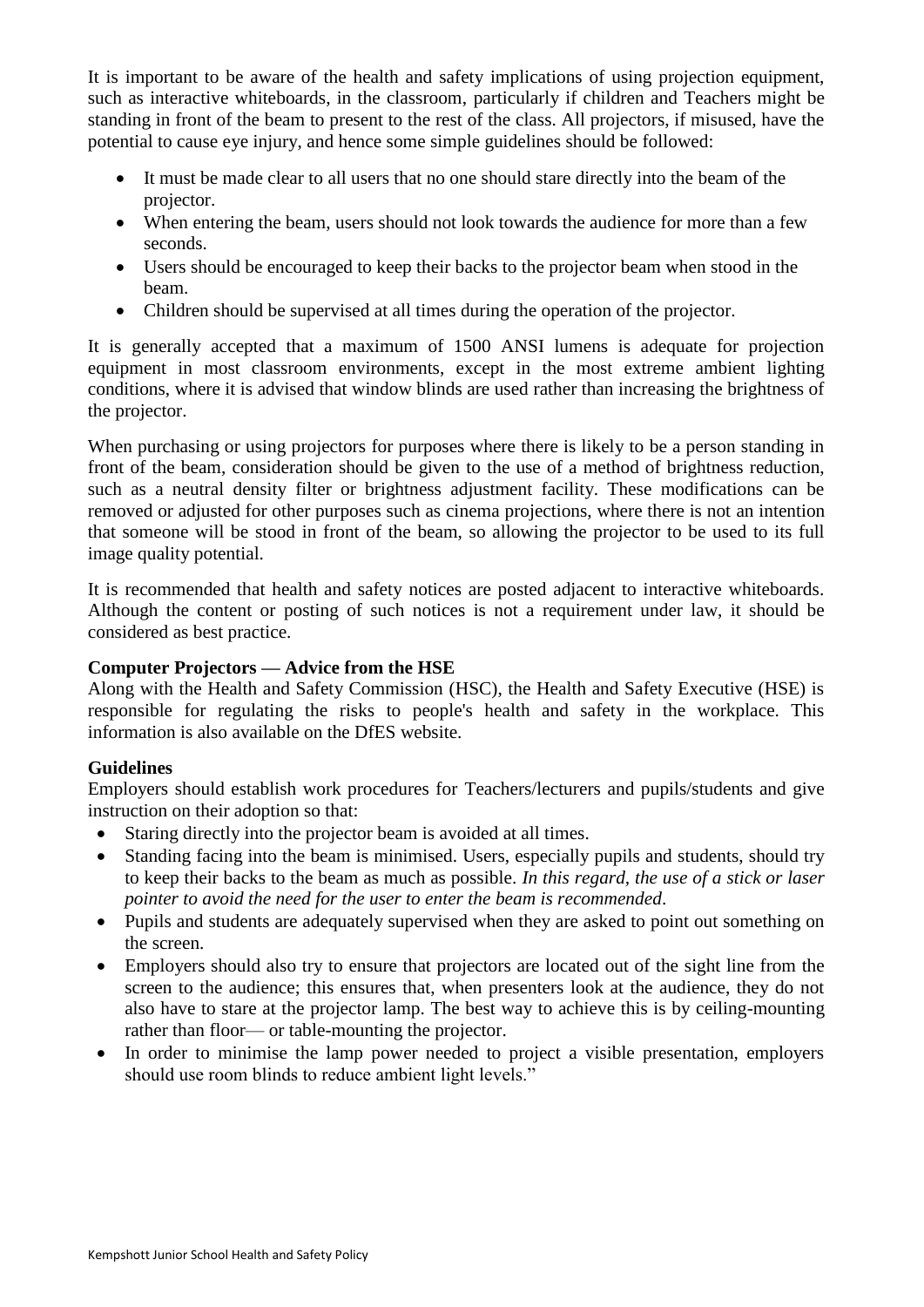## **Working at Height**

When using access equipment, such as ladders or stepladders, the correct equipment is always to be used for the job to be undertaken. This selection must always be underpinned by a risk assessment and it must be used in accordance with the training provided. *Kempshott Junior School does not keep ladders on site*. Contractors are to be advised of all access points within and around the building. These should include fire safety advice in the roof void and the locations of the external ladder fixing brackets. Contractors working at height are to be appropriately supervised.

#### **Asbestos**

The County has a Policy of checking buildings for asbestos content. An Asbestos Register is kept by the Visitor's Book (Signing in/Fire Register Book) and is available to all contractors for inspection and signing. The Site Manager is responsible for the day to day management of asbestos in the school.

#### **Building Maintenance and Security**

- Contractors are selected from the LA `approved' list.
- All contractors should report to the school office to sign `in' and `out' of the Contractor file and wear a school visitor badge when on site.
- Relevant safety information\* (including the asbestos register) for building contractors to consult are kept in files in the Contractor file.
- Staff should ensure that access to fire doors is unhindered. This is monitored by the Site Manager/ Head Teacher.
- Playgrounds and paths to be cleared and/or salted by the Site Manager in adverse weather conditions.
- Woodland Walk to be kept clear of brambles and trip hazards
- Thermometers are available to measure room temperatures to ensure they are maintained at an acceptable level.

#### **Environmental Factors**

- The school has a No smoking Policy.
- The cleanliness of the school is of paramount importance for health and helps reduce fire hazards.
- Yellow warning bollards are placed on wet floors.
- VDUs the school follows the Education Authority guidelines.
- Edges of steps leading to and from external doorways to be painted white.
- When mounting high displays or accessing shelves, steps must be used.
- All hot water taps are allowed to run for 5 minutes after each holiday by the Site Manager

## **Manual Handling/Slips and Trips**

Both staff and children are advised that they should not carry heavy weights. The Site Manager has had training in the manual handling of weights and the advisory chart on lifting is on display. The stage is assembled by the Site Manager and checked prior to use by staff and children. The Site Manager provides practical training to staff on an annual basis and as directed by the Head Teacher.

#### **Public Events**

- All exit doors to and from the hall to be clear of obstruction and unlocked
- Doors are clearly marked with the Running Man pictogram

## **14. Totally Smoke-Free School**

#### **Purpose**

.

To set out our aim to maintain the school as a totally smoke-free zone.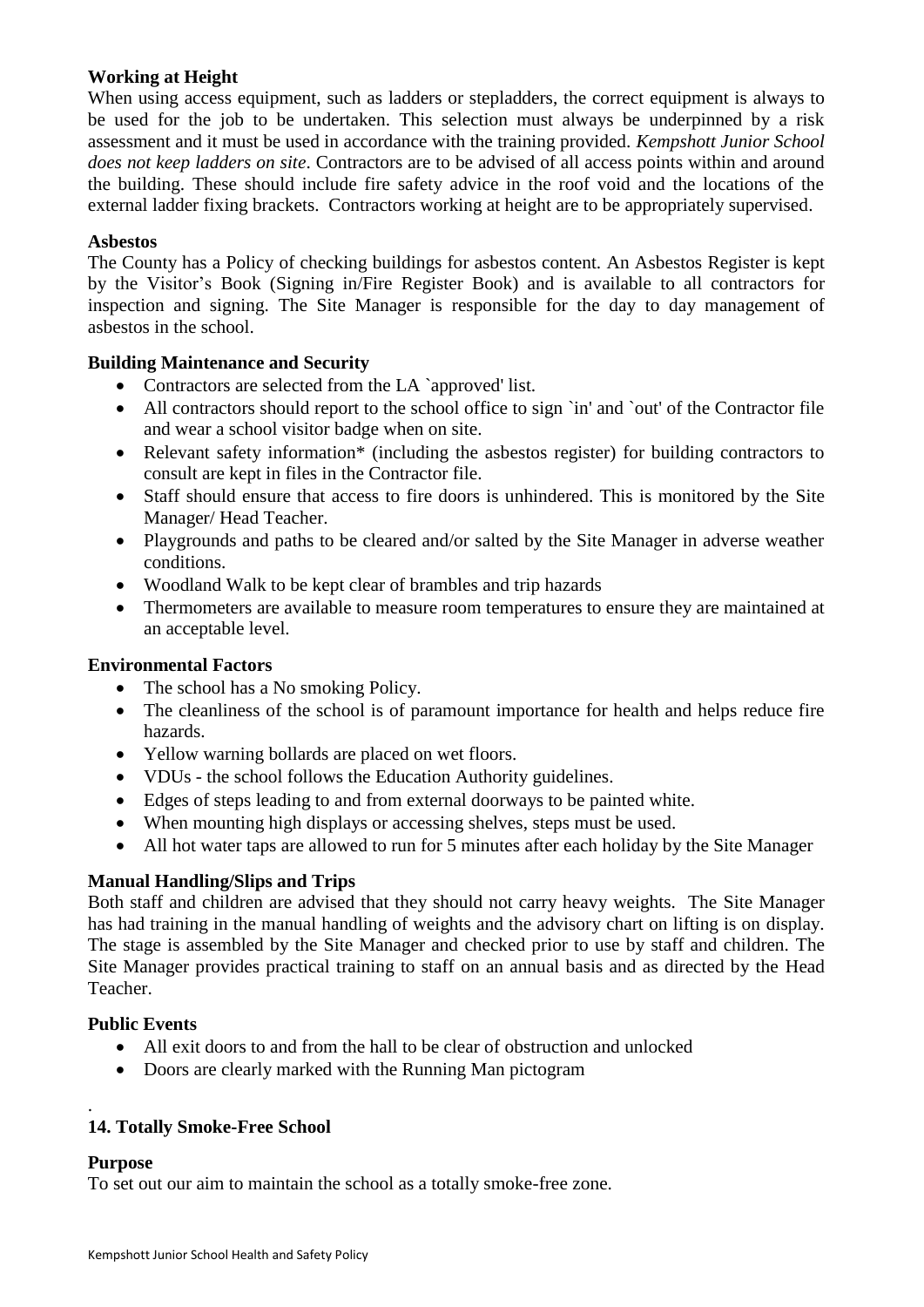#### **Responsibilities**

It is the responsibility of the Head Teacher and the Governing Body to uphold the Policy.

#### **Rationale**

This school has a responsibility to promote a healthy life style. Smoking is a health and safety issue for all adults who use the school. It is the single most preventable cause of premature death *and* ill health in our society. Passive smoking (breathing other people's tobacco smoke) is also potentially fatal. It has been shown to cause lung cancer, as well as many other illnesses, in nonsmokers. At this school we give a clear message that smoke-free is the norm, provide smoke-free role models, and demonstrate the school's commitment to promoting healthy life styles.

#### **Organisation**

- Smoking/Vaping is not allowed anywhere on the school site at any time.
- The Policy applies to all temporary or permanent staff including supply Teachers.
- The Policy applies to all visitors to the school including parents, students, suppliers, builders and contractors.
- All visitors to the school are required to sign in. The signing-in slip informs visitors that the school has a smoke-free Policy.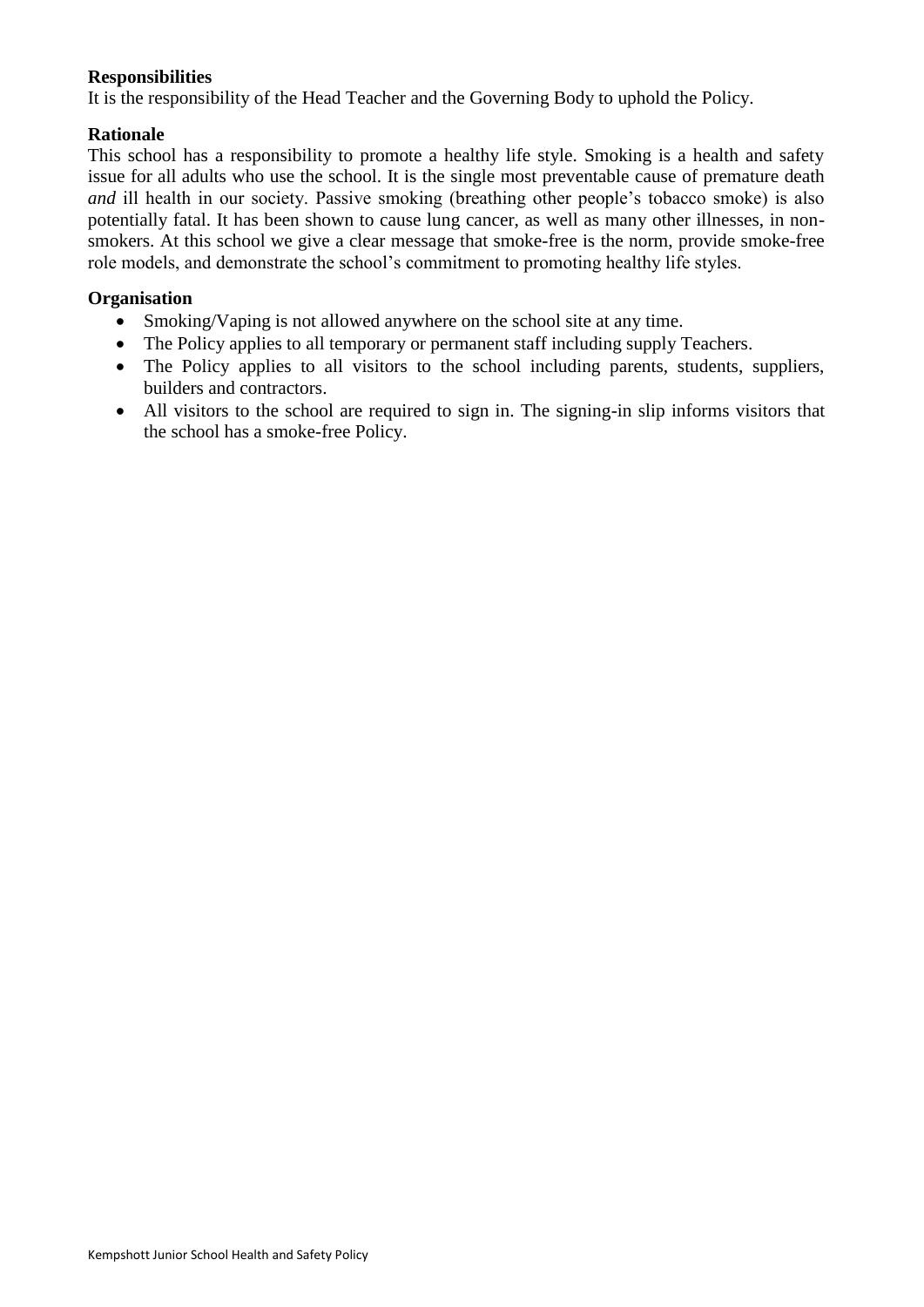## **Appendix 1**

## **Welcome to Kempshott Junior School Your Health and Safety is Important.**

Welcome to our school. We would like to ensure your visit is as safe as possible. **Please be aware of the following:**

- 1. **Fire** on hearing the fire alarm, do not put yourself or others at risk, please evacuate using the nearest exit and report to an available member of staff without delay. Please make sure you know your way out, how to raise an alarm and the location of the assembly area.
- 2. **Lock**-**Down** intermittent alarm alerts pupils and staff to remain/return indoors for safety
- 3. **Accidents** if you have an accident or feel unwell please ensure our office staff are made aware. We can arrange assistance from a first aider or seek further help if needed.
- 4. **Information** please let us know of any mobility or health issues which may enable us to provide appropriate support and assistance as required.
- 5. **General Health and Safety** Always pay attention to your surroundings. Should you have **any** concerns regarding safety, please let a member of staff know.
- 6. **Contractors** if you are carrying out any work activity, you must be familiar with our health and safety Policy and be sure to work in a safe manner.

# **IF YOU WISH TO SEE OR DISCUSS OUR HEALTH AND SAFETY POLICY – PLEASE ASK**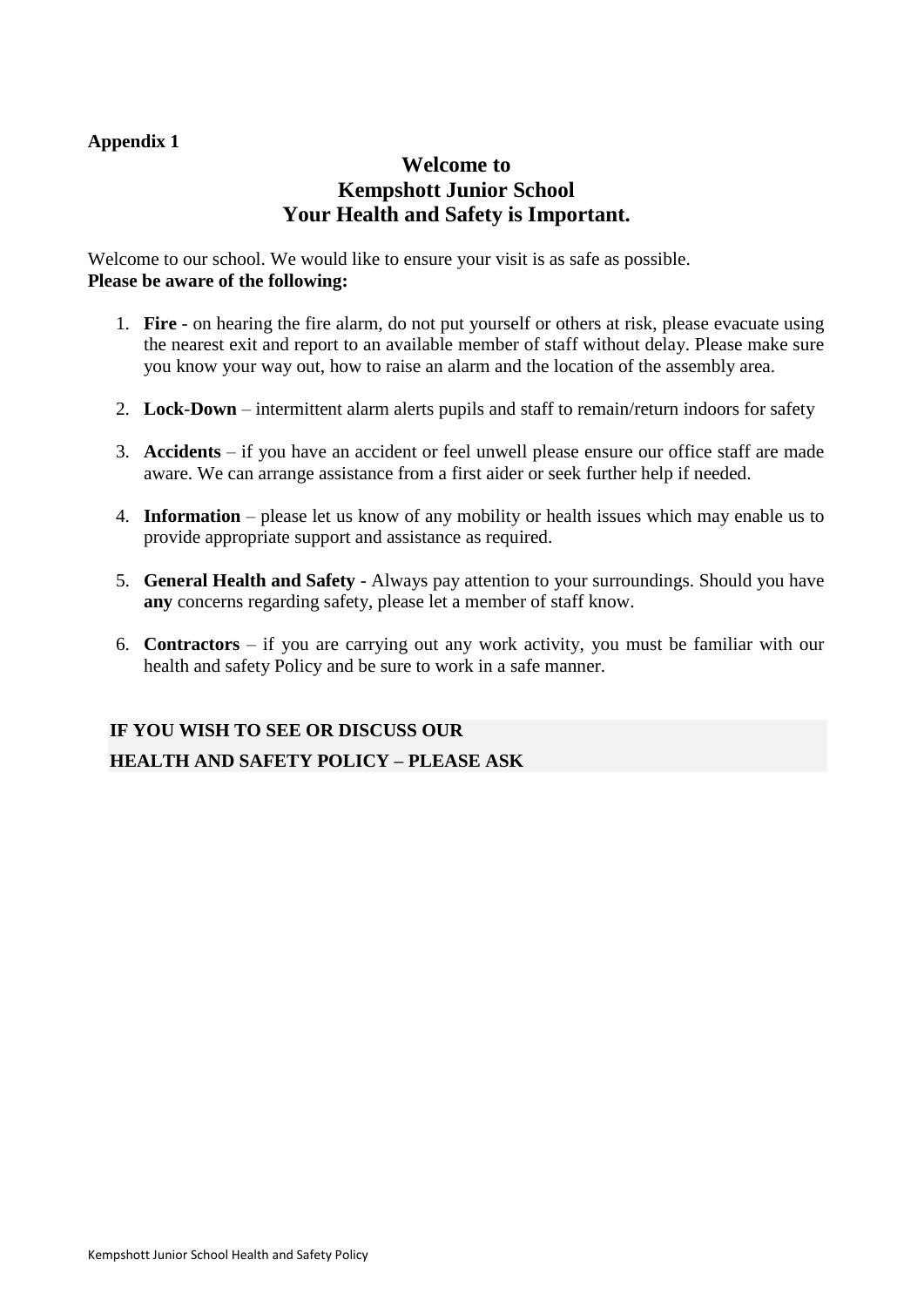## **All staff**

- The first person to notice or be notified of a fire should sound the alarm by breaking the glass of the nearest alarm.
- At Kempshott Junior School the alarm automatically alerts the Fire Station.
- Otherwise, the Administrative Team, Head Teacher or Deputy should dial 999. Phones are situated in the Head Teacher's and Deputy Head Teacher's offices**.** On hearing the alarm, the Reception Staff will telephone the Green Room – modular classroom, to instruct the staff & pupils to evacuate and staff should direct children out quietly and calmly through the nearest door and accompany them to the following assembly points - ON THE PLAYGROUND or ON THE FIELD as per direction.
- Do not stop to collect personal belongings
- Close the door behind you and lead children out of the building
- Children in the hall should leave by the doors leading to the playground and proceed to the assembly point.
- Office staff will leave the building, one with the 'Crash Trolley' which carries registers / signing in and out files, which they will give to the Teachers for a roll-call and emergency medication. (It is essential that registers be updated when children arrive late) 2 members of the Office Team will sweep the central offices & rooms to ensure all persons have vacated the building, during their own departure of the building.
- The Head Teacher or Deputy Head will also be responsible for ensuring that no children or staff are left in the building.
- Do not re-enter the building until told it is safe to do so by Fire Officer, Head Teacher or member of the SLT in the Head Teacher's absence.

## **Head Teacher/Admin Team**

- Ring Fire brigade stating address of school. **N.B. Kempshott Junior School Fire Alarm automatically alerts the Fire Station.**
- Telephone the 'Green Room' modular classroom to instruct evacuation**.**
- Upon exit, check all central offices, Staff Room, Toilets, including Hygiene Room and also Discovery Suite have been vacated
- Take Registers and Fire/visitors book/'Crash Trolley' to assembly point and hand them to appropriate Class Teachers
- Open padlocked chain on playground gate, to allow access for Fire Brigade.

## **Class Teachers**

- Ensure children evacuate calmly by walking quietly to designated point in playground
- Ensure classroom areas are empty and doors are closed properly after exiting
- Call register and report outcome to Head Teacher/Admin team.

#### **Students/Helpers/Visitors/Contractors**

- Leave building by nearest exit following instructions given to you
- Proceed to assembly point in playground

## **Head Teacher (or in her absence member of SLT)**

- Proceed to assembly point in playeround
- Account for all children, staff and other persons
- Liaise with fire brigade

The above arrangements apply when school is in session.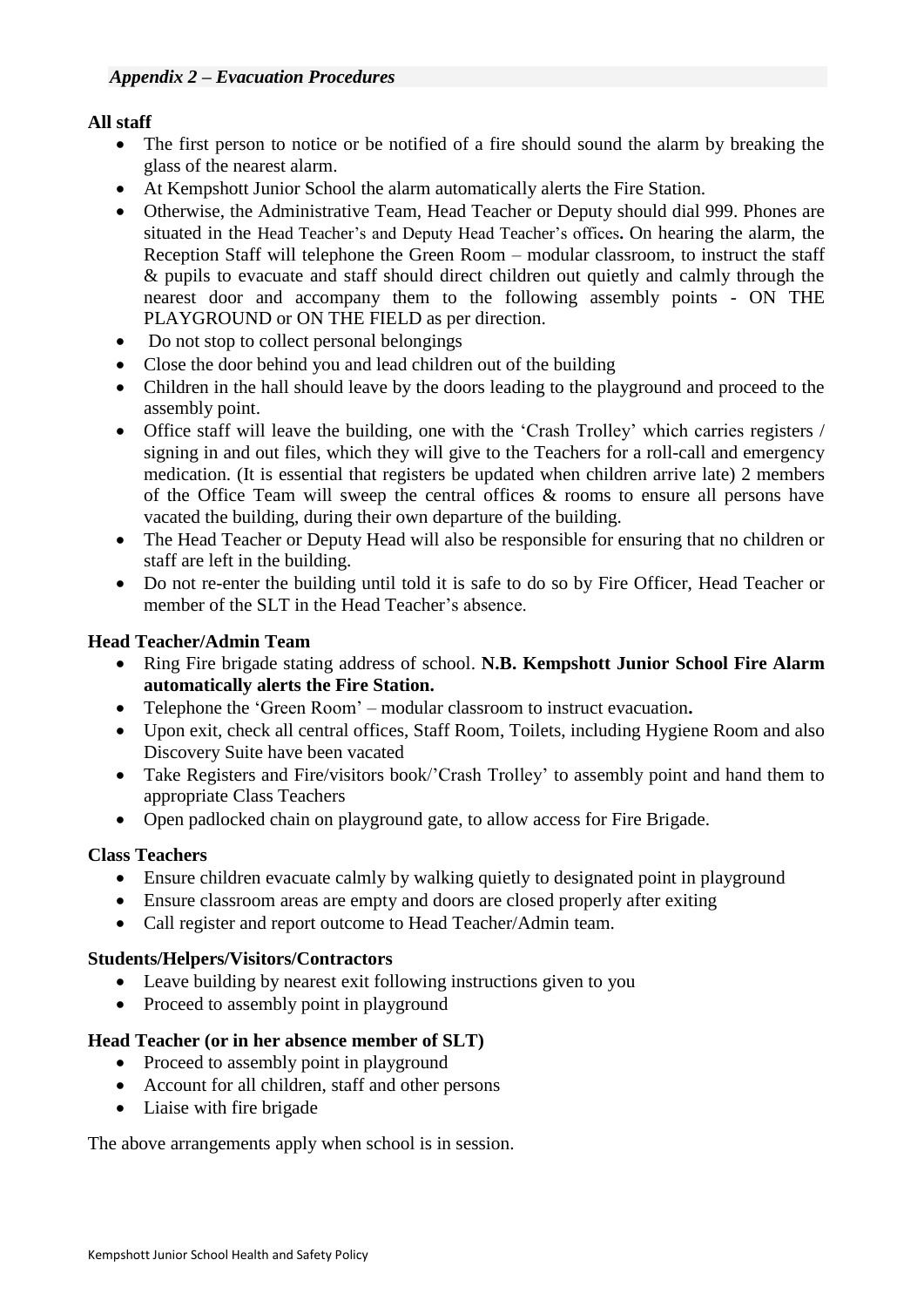## **Appendix 3 – Staff Training**

#### **Staff Training and Induction**

- Employees currently in post are checked against List 99 and the Protection of Children Act by Payroll Services at the County Treasurer's Department. New employees must provide an up to date Disclosure & Barring Certificate issued by the Criminal Records Bureau. Supply workers and volunteers, including parent helpers, are also checked by the Criminal Records Bureau.
- Staff training is carried out at the beginning of the academic year and periodically throughout the academic year, as required. It is the responsibility of the Head Teacher to ensure that this takes place and to record the date it occurs. In addition, LEA training programmes are used when appropriate.
- New staff, both full and part time, receive induction training on appointment. This is the responsibility of the Head Teacher/Deputy Head Teacher / Health and Safety Representative.
- Work experience students and supply staff are instructed to read School Policies and are briefed on procedures relating to health and safety. It is the responsibility of the class Teachers to ensure that no work experience student is given a task, which is deemed to be hazardous. Safety routines in the classroom should be outlined before the start of the work experience.

Staff will be trained in Fire Safety Procedures as follows:

- By provision and discussion of written information.
- By carrying out a fire drill each half term.
- DVD/e-learning/Practical training.
- As part of induction procedures.

The areas to be covered by training will include:

- Action to take on discovering a fire.
- How to raise the alarm and what happens then.
- Action to take upon hearing the fire alarm.
- Procedure for alerting children and others including directing them to exits.
- Arrangements for calling the fire brigade.
- The evacuation procedures for everyone to reach an assembly point at a safe place.
- Location and, when appropriate, the use of fire-fighting equipment\* (see below).
- Location of the escape routes, especially those not in regular use.
- How to open all escape doors, including the use of any emergency fastening.
- Importance of keeping fire doors closed to prevent the spread of fire, heat and smoke.
- When appropriate, how to stop machines and processes and isolate power supplies in the event of fire.
- The importance of general fire safety and good housekeeping.